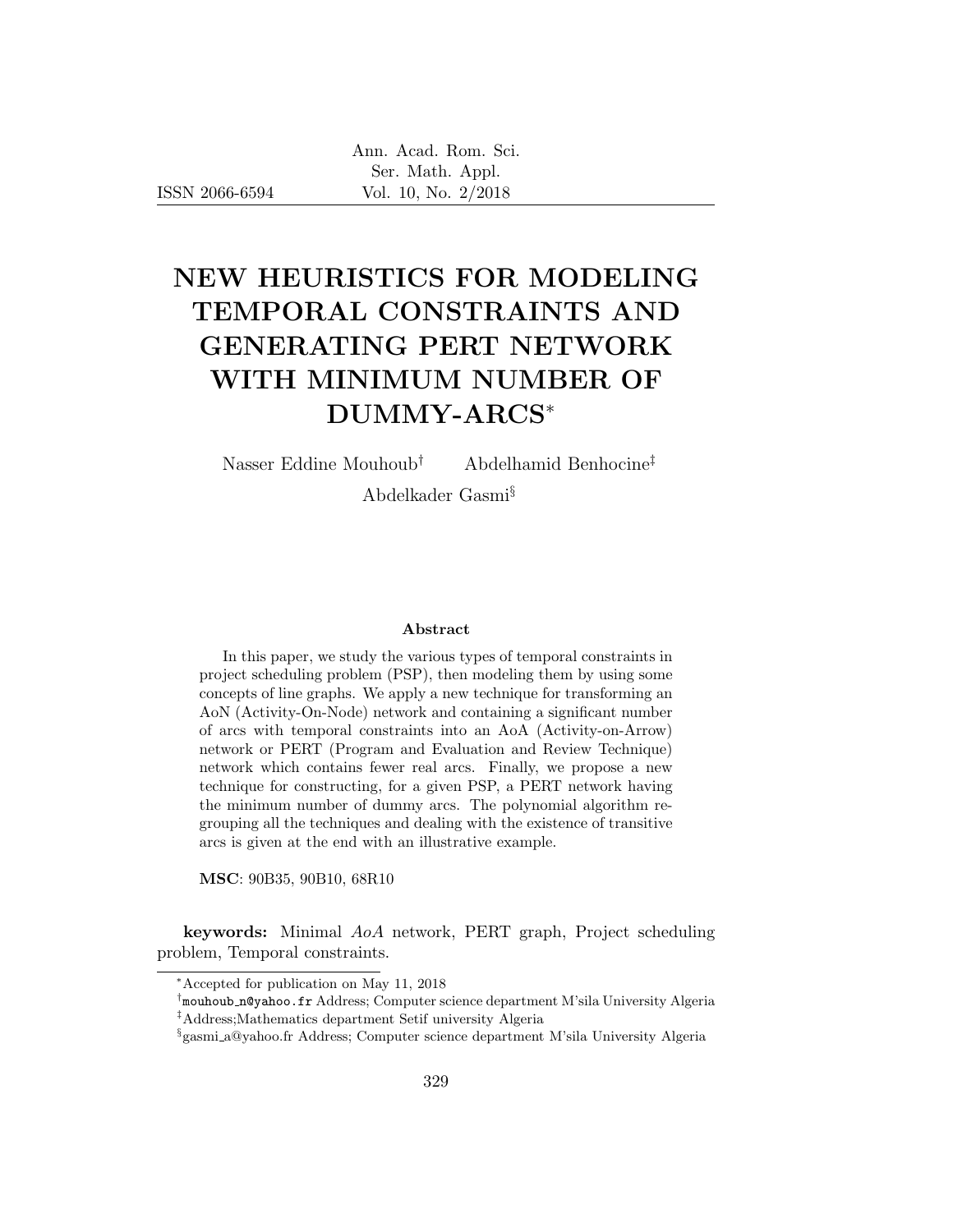# 1 Introduction

In PSP, the precedence constraints between the activities of a project can be represented graphically in two different ways: by assigning the activities either to the nodes or to (a subset of) the arcs of a network. In either case, a directed acyclic network is defined. In AoN network,  $G = (V, E)$ , the nodes represent the project activities and the arcs represent the immediate precedence relations between the activities. Thus, an AoN network is unique [27]. In AoA networks, one has to often draw some dummy activities in order to satisfy the precedence relationships.

Practitioners of PSP prefer to work with the AoA network because it is easy to read; each activity is represented by an arc. They give number of arguments to justify their choice. This is why according to Fink and Fourier [15], it is more concise. Furthermore, Tsou [36] explain that it is close to the famous Gantt diagram where it is used to represent, in time, the various activities project. According to Cohen and Sadeh [4] the structure of the PERT network is much more suitable for certain analytical techniques and optimization formulations. However, the major disadvantage of this method is in the existence of dummy arcs. Their number is likely to be significantly high especially if the size of the network is too large. Kelley [21] notes that it is advantageous to reduce the length of calculations to build a PERT network having the minimum number of vertices and dummy activities. Krishnamoorty and Deon [22] showed that finding the minimum dummy arcs problem is NP-hard. We focus our objective to introducing temporal constraints in PSP, modeling them by graphs, proposing a new algorithm for generating, for a given PSP, a PERT network starting from the AoN graph and constructing the minimal PERT graph with minimum number of dummy activities using the concepts of line graphs of graphs.

# 2 Literature

Reasoning with temporal constraints has been a hot research topic for the last fifteen years. According to Dechter [10], the problems involving temporal constraints arise in various areas of computer science such as scheduling, program verification, and parallel computation. Research in common-sense reasoning  $[15, 32]$ , natural language understanding  $[1, 18]$ , and planning  $[24]$ , has identified new types of temporal reasoning problems, specific to Artificial Intelligence applications. Several formalisms for expressing and reasoning about temporal knowledge have been proposed, most notably, Allen's inter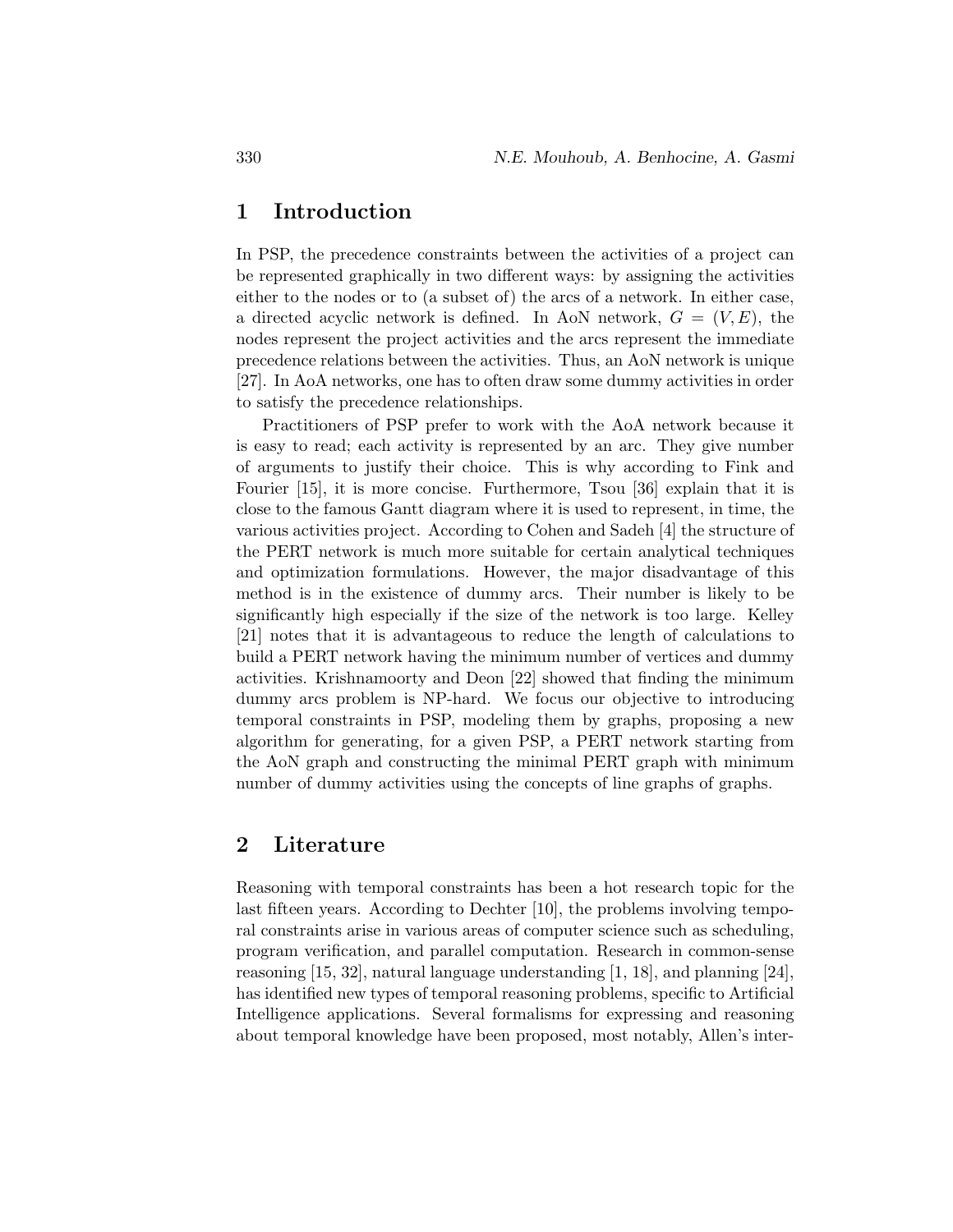val algebra [33], linear inequalities (Malik and Binford [23], Dean and Mc-Dermott's time map [5]. Each of these representation schemes is supported by a specialized constraint-directed reasoning algorithm. At the same time, extensive research has been carried out over the past years on problems involving general constraints (Montanari [26], Gaschnig [12], Freuder [17], Nebel and Buckert [30], Drakengren and Jonsson [7], Dechter and Pearl [6], yet much of this work has not been extended problems involving temporal constraints. Smith and Pyle [33] presented a new heuristic algorithm in resource constrained project scheduling problem with time windows, Vanhoucke [37] presented a new approach for the treatment of temporal constraints in PSP.

### 3 Definitions and Notations

Let  $G = (V, E)$  be a network.  $\Gamma^+(G, i)$  denotes the successors of the vertex i and  $\Gamma^-(G, i)$  its predecessors in G.  $V(G)$  and  $E(G)$  are, respectively, the sets of vertices and arcs of G. If P is a path of G, then  $I(G, P)$  and  $T(G, P)$ denote the initial vertex and the terminal vertex of  $P$ , respectively  $(P \text{ may})$ be an arc).

Let  $1, 2, ..., n$  denote the n real activities of a schedule table T which is represented by either a Gantt diagram or an AoN network  $(G_N)$  or an AoA network  $(G_A)$ . Each activity v is represented by a vertex v in  $G_N$  and we put the arc  $(v, u)$  in  $G_N$  if activity v is an immediate predecessor of activity u. There is no activity which succeeds itself, thus  $G_N$  and  $G_A$  has no circuit. To have one vertex without predecessors and another vertex without successors in  $G_N$  and  $G_A$ , we add to the schedule table an activity  $\alpha$ , with 0 duration, called source, preceding all activities with no predecessors and an activity  $\omega$ succeeding to all activities with no successors called sink (see [27]). If there is one activity which does not have any predecessor (resp. successor), then let  $a$  (resp.  $x$ ) be this activity.

#### 3.1 Line graph of graph

Let  $G = (V, E)$  be a simple or multiple digraph  $(|X| > 1)$ . According to Gross and Yellen [13], a line graph  $L(G)$  (also called an adjoint, conjugate, edge-to-vertex dual) of a simple graph  $G$  is obtained by associating a vertex with each edge of the graph and connecting two vertices with an edge *iff* the corresponding edges of  $G$  have a vertex in common (see figure 1). The line graph of a directed graph  $G$  is the directed graph  $L(G)$  whose vertex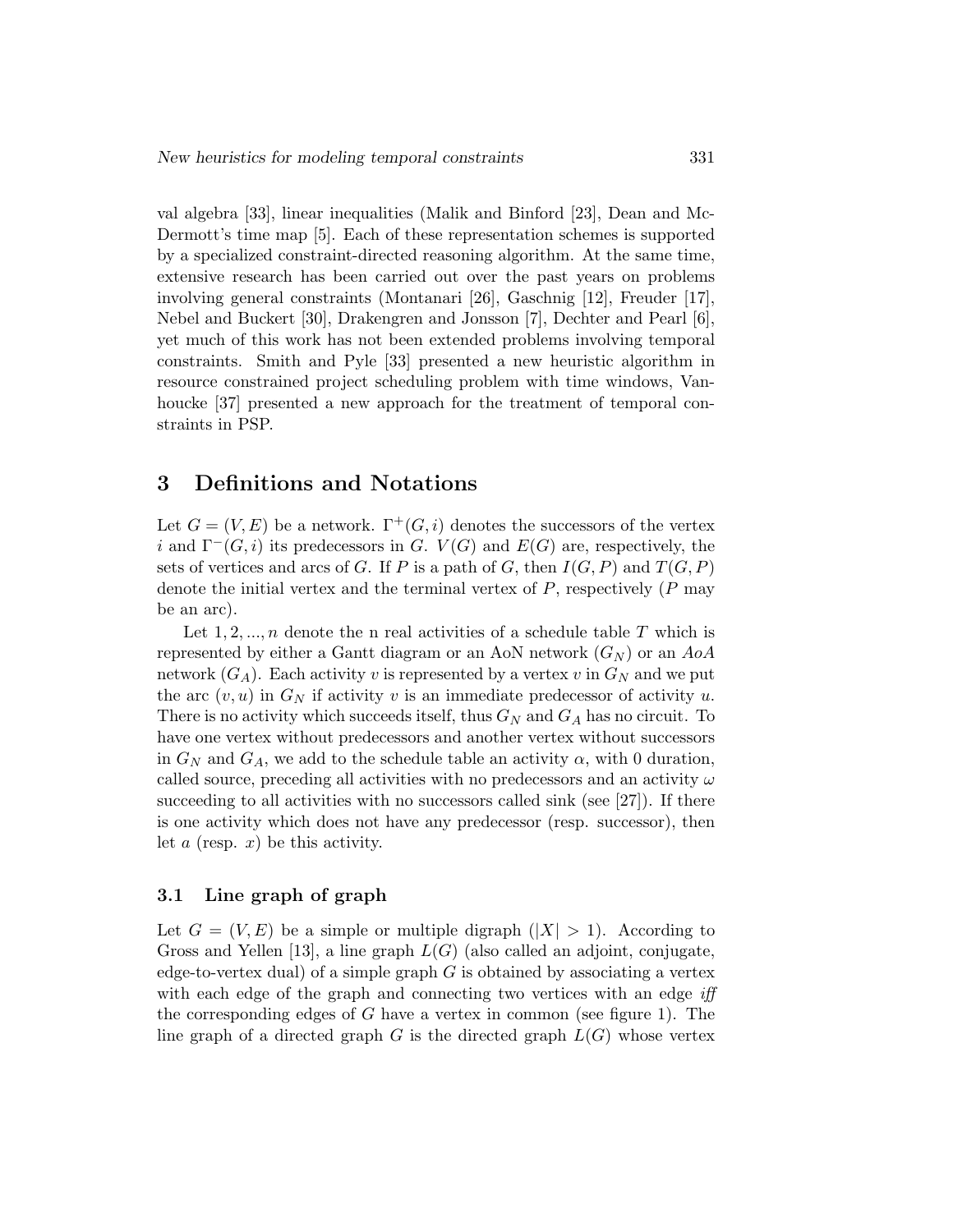set corresponds to the arc set of G and having an arc directed from an edge  $e_1$  to an edge  $e_2$  if in  $G$ , the head of  $e_1$  meets the tail of  $e_2$ .



Figure 1: A graph (G) and his line graph L (G).

According to Hemminger et al. [14], if G is a digraph with n vertices  $x_1, x_2, \ldots, x_n$  and  $L(G)$  its associated line graph with n' vertices and m' arcs, then:  $n' = m$ ,  $m' = \sum_{i=1}^{n} d^-(x_i) \cdot d^+(x_i)$ .

Furthermore, the in-respectively out-degree of a vertex  $x' = (xi, xj)$  in  $L(G)$  are:  $d^-(x') = d^-(xi)$ ,  $d^+(x') = d^+(xi)$ . The line graphs have been very well studied but we only give, in this section, the outcomes of interest found in  $[27, 2]$ :

(a)  $H$  is the line graph of a digraph if and only if  $H$  does not contain any  $Z'$  configuration.

(b)  $H$  is the line graph of a graph  $G$  if and only if arcs of  $H$  can be partitioned in a complete bipartite  $B_i = (X_i, Y_i), i = 1, ..., m$ , such that  $X_i \cap X_j = \emptyset$ , and  $Y_i \cap Y_j = \Phi \forall i \neq j$ . The bipartite  $B_i$  of H are then in a bijection with the vertices also noted  $B_i$  which are neither sources nor sinks, two vertices  $B_i$  and  $B_j$  of G being connected by an arc from Bi towards  $B_j$  if and only if the complete bipartite  $B_i$  and  $B_j$  of H are such that  $Y_i \cap X_j \neq \emptyset$ , (see figure 2).



Figure 2: A complete bipartite B of H and the star B of G

(c)  $H$  is the line graph of a graph without loops if and only if  $H$  does not contain any configuration  $Z'$  or  $\Delta$  (see Section 4). Configuration  $Z'$ appears when two nodes have common successors and no common successors or by symmetry when two nodes have common predecessors and no common predecessors (see figure 3).

(d)  $H$  is the line graph of a graph if and only if any pair of vertices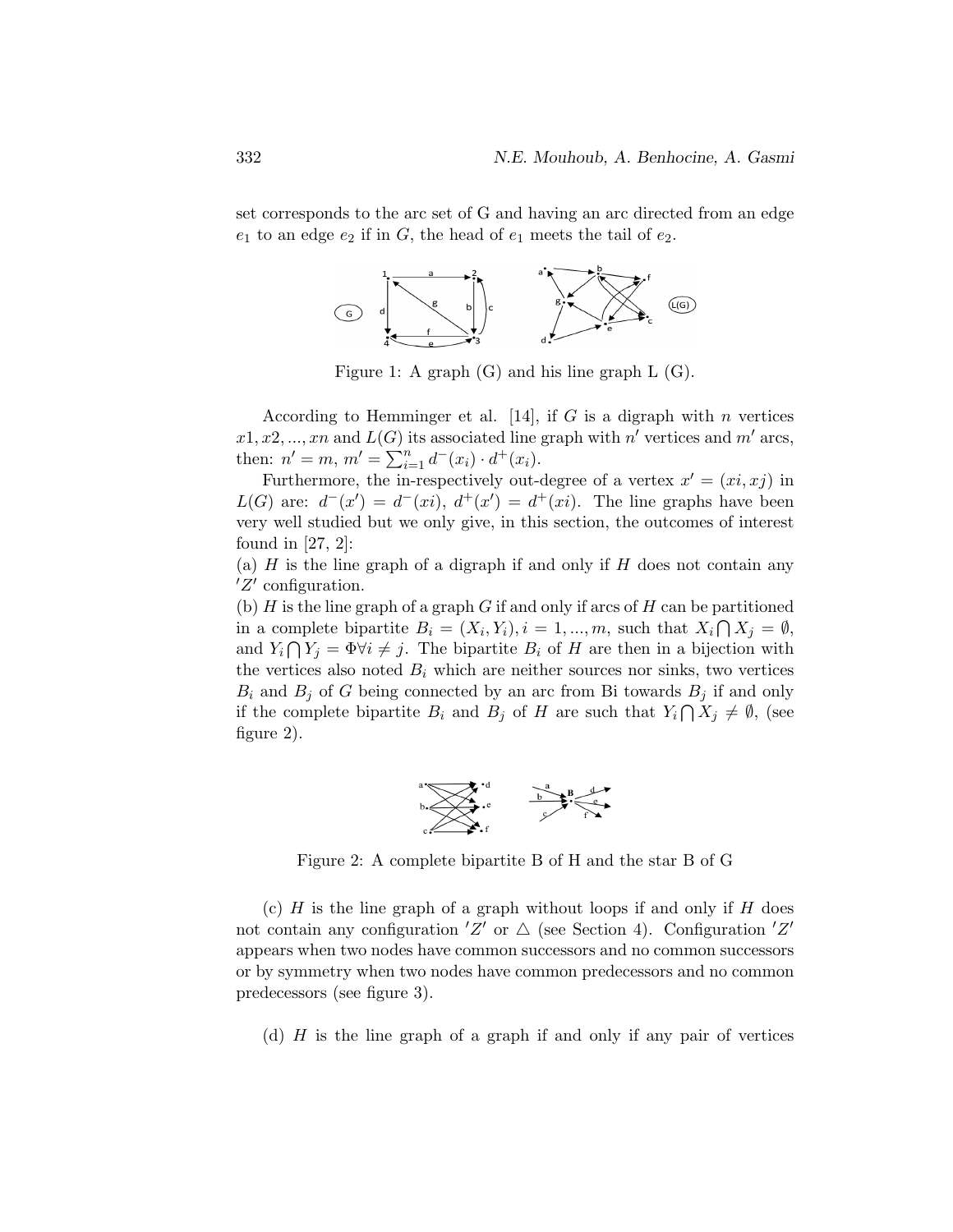

Figure 3: The configuration "Z", his forms and the configuration  $'\triangle'$ 

having common successors has all their common successors. (e)  $H$  is the line graph of a graph if and only if any pair of vertices having common predecessors has all their common predecessors.

According to Shah et al. [31], H is not the line graph of any directed acyclic graph if is only if there is a pair of nodes having common successors and no common successors or common predecessors and no common predecessors. So, we want to know how to transform H in order to get a new graph which is a line graph of a graph.

# 4 Generating AoA network from a given AoN network

#### 4.1 AoN network without temporal constraints

We shall concentrate, in this section, on the study of the possibility of transforming the AoN network which has a significant number of arcs to an AoA network having a reduced number of arcs. How to convert the graph H (which is an AoN network without temporal constraints) in order to get a new graph which is the line graph (AoA network)? In a previous work [29], we have shown that the difficulty that arises is to know whether H does contain "Z" configurations or not? If it does not, it is a line graph and the transformation is immediate (as in Fig. 2): Let  $H$  be a network. Then  $G$ is the line digraph of H, and we write  $G \cong L(H)$ , if and only if the vertices of G are the arcs of H and  $(x, y)$  is an arc of G whenever x and y are arcs of H with  $T(x) = I(y)$ . A digraph G is the line digraph of a digraph H, or  $G \cong L(H)$ , if and only if G has no configuration  $Z'$ , that is whenever  $(p, q)$ ,  $(r, q)$ ,  $(r, s)$  are arcs of G then so is  $(p, s)$  and if G has no circuit, then G has no configuration  $'\Delta'$ . The bare of 'Z' is  $(r, q)$  and the base of ' $\Delta'$  is  $(p, r)$  like in figure 4.  $(r, q) \in E(G)$  is not a bare of 'Z' if and only if:  $\forall p \in \Gamma^-(G, q)$ ,  $\forall s \in \Gamma^-(G,r), (p,s) \in E(G).$ 

 $(p, r) \in E(G)$  is not a base of ' $\triangle'$  if and only if  $\Gamma^-(G, q) \cap \Gamma^-(G, r) = \emptyset$ . Consequently, this result is  $G_N \in L(G_A)$  if and only if  $G_N$  has neither configuration  $Z'$  nor configuration  $'\triangle'$ : constructing  $G_A$  is easy in this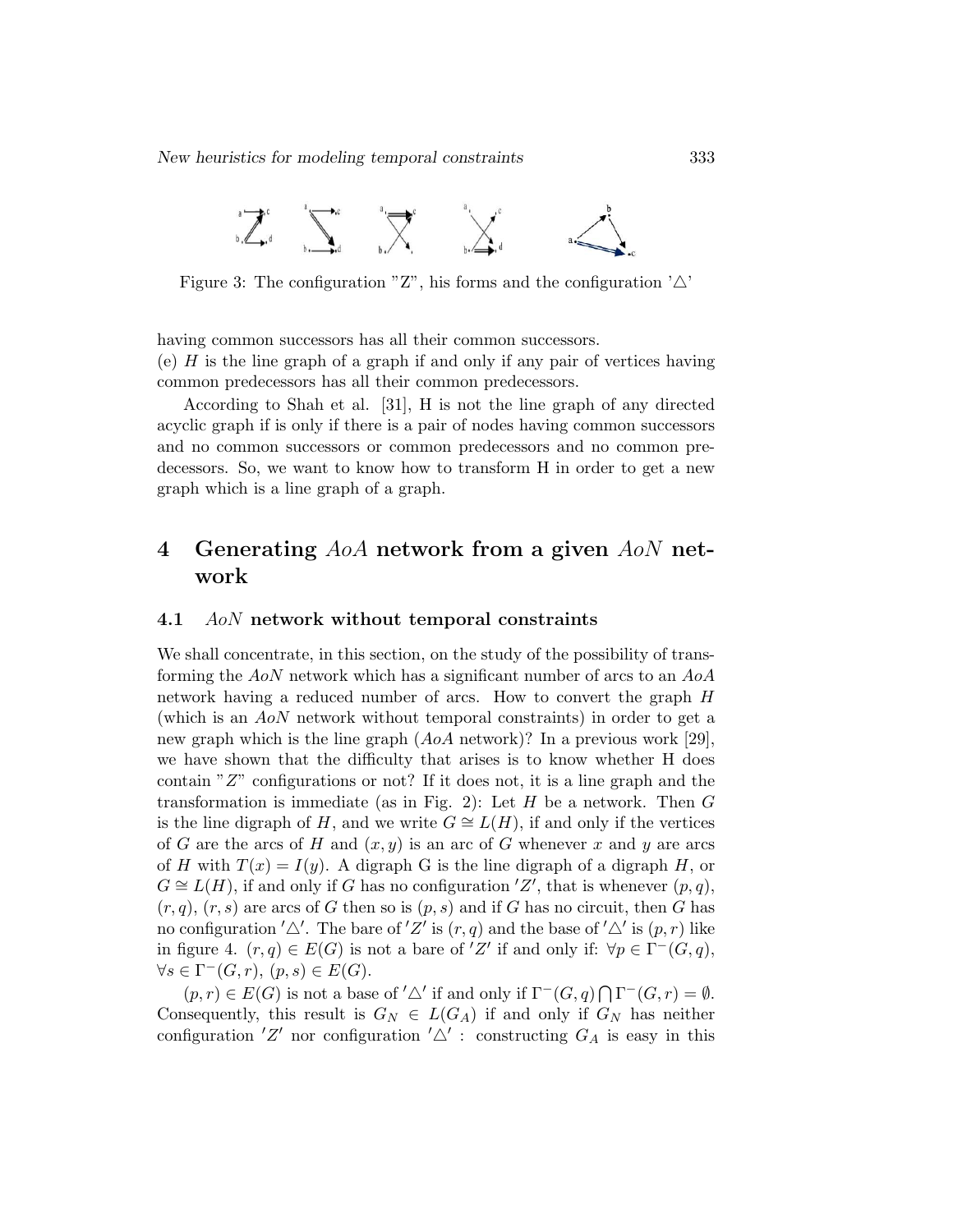

Figure 4: The configurations "  $Z$ ", "  $\triangle$ ", the introduction of dummy activity f and the partition of completes bipartite in  $G_N$ 

case since one can use the partition of  $E(G_N)$  into bipartite subgraphs [2]. The problem is to construct  $G_A$  when  $G_N$  has one of the configurations  $Z'$ or  $'\Delta'$ , that is, how modifying  $G_N$  to have a new  $G_N$ , satisfying constraints in the scheduling table T and without configuration  $Z'$  or  $'\Delta'$ . The usual way is to introduce also the dummy activities by subdividing the bare of 'Z' or base of  $'\triangle'$  in  $G_N$  like in figure 4. The introduction of the dummy arcs aims to eliminate all the 'Z' and ' $\triangle'$  configurations from the AoN network  $G_N$ , the constraints remain unchanged. We should recall that the dummy arcs are not necessary in the  $AoN$  network  $G_N$  but are introduced only to build an  $AoA$  network  $G_A$ . For more details on such transformation, the reader can refer to [29].

#### 4.2 AoN network with temporal constraints

#### 4.2.1 Definition

The temporal constraint is a time allocation constraint. It comes from imperative management constraints such as the supply availability or time delivery, etc. It specifies the time interval (or semi-interval) during which it is possible to perform an activity. These constraints are often due to availability of stakeholders (human resources): for example a company which produces frames can only intervene between June 15 and August 31 [30].

The temporal constraint affects the modeling of project scheduling and changes. The problem therefore, is to find a way or a technique to normalize the situation and bring it back to the modeling  $PSP$  by graphs. In the following, we shall propose an original method that allows us to model the temporal constraints and include them in PSP.

#### 4.2.2 Classification

The class of quantitative temporal constraints has been studied originally by Dechter et al. [7] using Allen's interval algebra. The scope of our article is restricted to those constraint-satisfaction problems that can be stated as follows: modeling the temporal constraints by graphs not by intervals and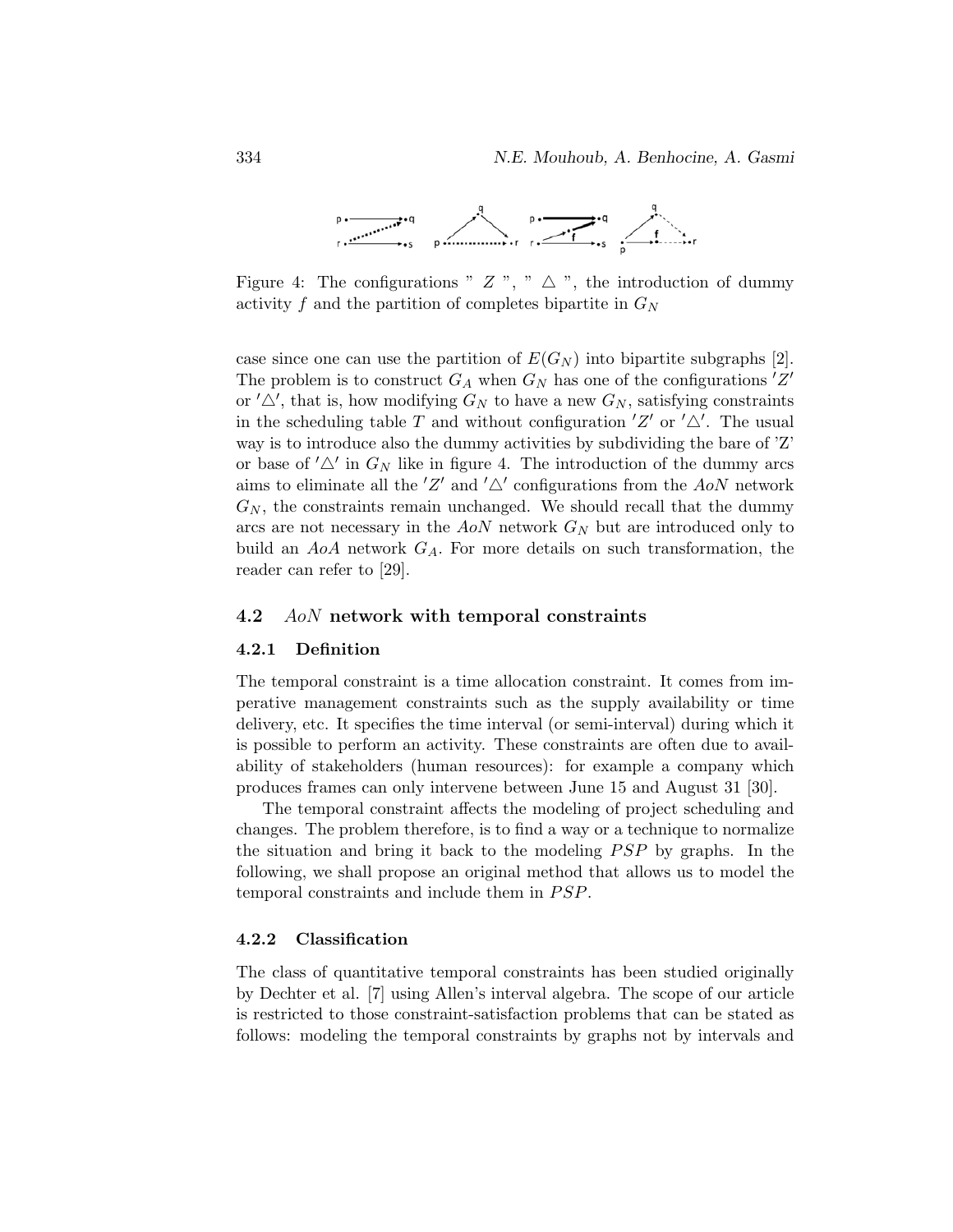include them in the search of the AoA graph from a given AoN graph. The precedence relationships typically used in these charts are expressible in terms of the before and meets relation, two of the relations defined in Allen's interval algebra.

The following base relations (Table 1) capture the possible relations between two intervals.

| Relation     | Symbol  | Inverse | Illustration      |  |  |
|--------------|---------|---------|-------------------|--|--|
| X before Y   | b       | bi      | $\mathbf x$<br>Y  |  |  |
| X equal Y    | $=$     |         | $\mathbf x$<br>Y  |  |  |
| X meets Y    | m       | mi      | $\mathbf x$<br>Y  |  |  |
| X overlaps Y | $\circ$ | oi      | $\bf x$<br>Y      |  |  |
| X during Y   | d       | di      | $\mathbf x$<br>Y  |  |  |
| X starts Y   | s       | si      | $\mathbf{x}$<br>Y |  |  |
| X finishes Y | f       | fi      | $\mathbf x$<br>Y  |  |  |

Table 1: Temporal Relations Between Activities

Using this calculus, given facts can be formalized and then used for automatic reasoning. Relations between intervals are formalized as sets of base relations. By graphs, we can classify the most important temporal constraints into eight types and add the latest which is that of the precedence:  $(TC1)$  Activity A starts t time units before the work begins.

 $(TC2)$  Activity A can only start t time units after the beginning of the work.

(TC3) Activity B must start t time units after the end of activity  $A$ .

 $(TC4)$  Activity B starts a fraction of time units  $a/b$  after the start of activity  $A(a < b)$ .

(TC5) Activity B must start t time units after the start of activity  $A$  $(t < tA).$ 

(TC6) Activity A must start before time  $t$ .

(TC7) Activity A during activity B

(TC8) Activity A equal activity B

(TC9) Activity B must immediately follow activity A.

Figure 5 gives the representation of temporal constraints in an AoN network, and Gantt chart. (f denotes a dummy activity with the duration  $t$ ).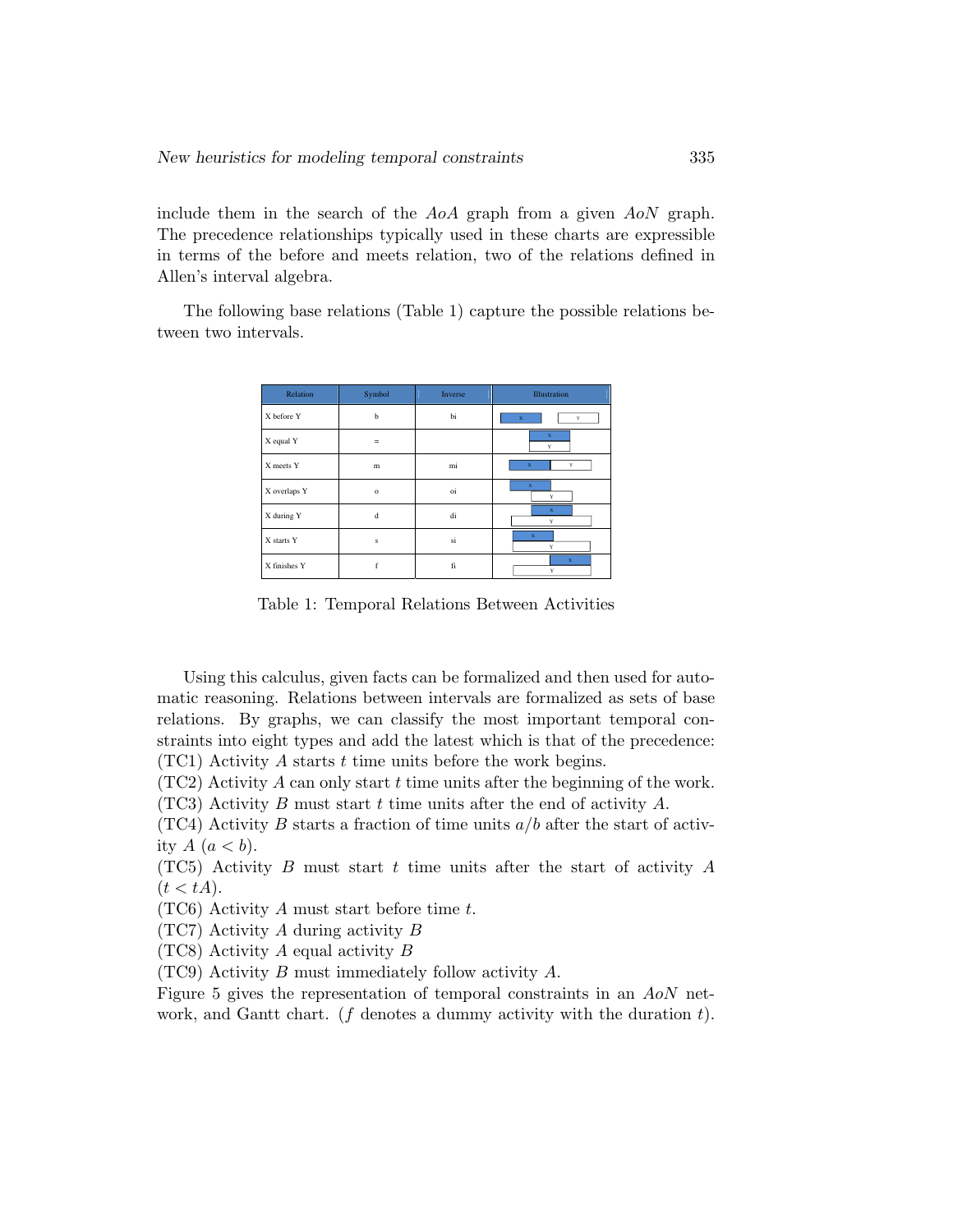

Figure 5: Temporal constraints in  $G_N$  network and Gantt diagram

#### 4.2.3 Modeling temporal constraints

In  $PSP$ , which is a particularly in an  $AoN$  network, incident arcs outside a node (that is to say an activity) have the same value. The presence of temporal constraints in the network AoN violates this property, which makes solving the project scheduling impossible. Calculating dates and critical path research... also become impossible. Modeling by using graphs can solve this problem. We will present in the following a new technique that allows handling such constraints. The following figure (figure 6) gives the unique representation of these constraints in the network AoN. It is clear that the values on the arcs incident out of the node A are different (see the example in figure 8).



Figure 6: Main temporal constraints in  $G_N$ 

The representation in  $G_A$  (figure 7(a)), consists in gathering several dummy arcs succeeding the real activity  $A$  and which have the same value in a single dummy activity. For constraints of type (TC4), (TC5) and (TC9),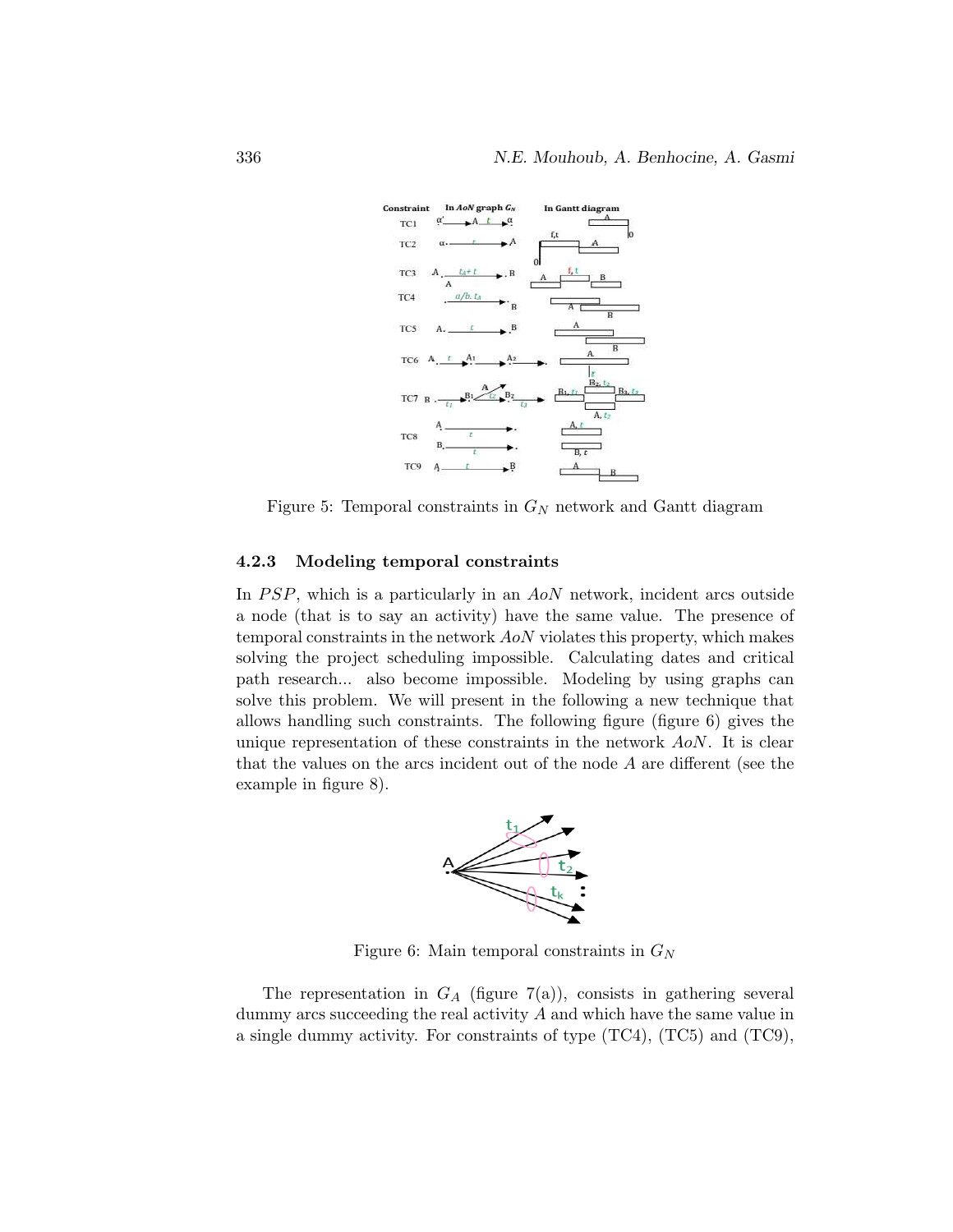



Figure 7: (a) The representation of  $(TC2)$ ,  $(TC3)$ ,  $(TC7)$  and  $(TC8)$  constraints in AoA network $(G_A)$ , (b) Representation of (TC4) (TC5) and TC(9) constraints in  $G_A$ , (c) Every type of constraints in  $G_A$ , (d) Modification in  $G_N$ , (e) In  $G_A$ , activity A is subdivided as  $(A_1, t_1)$  in  $G_A$ . Arcs of the same initial node have the same value

we notice that both start after the beginning of activity A. Representation in  $AoA$  network $(G_A)$  implies the segmentation of A (or B if TC(9)) into several tasks, in the general case  $(A = A_1 + A_2 + ... + A_{q+1})$  or  $(B = B_1 + B_2 + B_3)$ if (TC9)). We note that the representation of Fig. 7(b) solves this type of constraints.

Finally, we can combine figure  $7(a)$  and figure  $7(b)$  keeping in mind the idea of minimizing dummy arcs. Indeed, to arrive at figure 7(c) we must modify, in  $G_N$ , the arcs incident out of a node and which do not have the same value, by introduction of dummy arcs of 0 duration in order to be able to partition it into complete bipartite sub-graphs. The rest of the temporal constraints are also included in the new modeling technique as well as the other types in Table 1.

All these combinations lead us to the changes made in the two networks  $G_A$  and  $G_N$  respectively (figure 7(d) and figure 7(e)). Correspondence between the representations of temporal constraints in  $G_N$  and in  $G_A$  is our goal; we modify figure 6. in figure  $7(d)$  and figure  $7(c)$  in figure  $7(e)$ .

The introduction of activities  $g_1, g_2, g_k$  of times units  $t_2 - t_1, ..., t_k - t_1$ , respectively, has the advantage of giving the same value to the arcs of the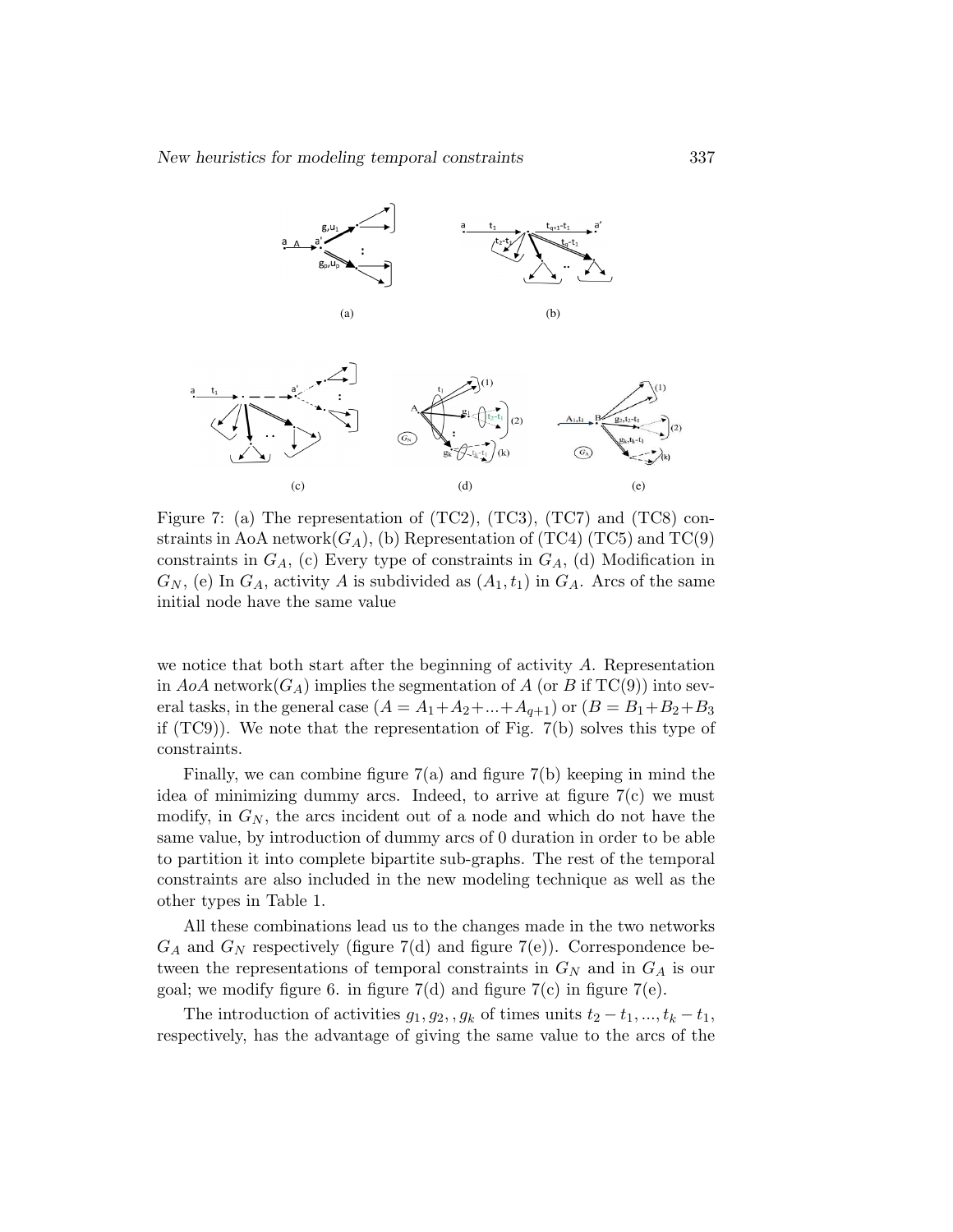same initial node in  $G_N$ . There is no difficulty to verify that the arcs of the graph (figure  $7(d)$ ) are partitioned into a complete bipartite subgraphs and that is the line graph of the graph in figure  $7(e)$ .

Let remember that introducing dummy activities  $f_i$  in  $AoA$  networks, with zero duration, gives the possibility to solve certain situations and raise ambiguities. They do not take in consideration any material or financial mean [27]. For more details, the reader can refer to [4-29]. The dummy activities gi in AoN network is not of zero durations. It is introduced to solve, in  $G_N$ , the problem of the presence of temporal constraints in  $PSP$ .

In conclusion, the modeling of temporal constraints is to establish a combination involving different types of constraints in  $G_N$  in order to find the temporal constraint which is the minimum value of duration and partition each of the other activities in two, the first with the minimum duration and the second with the rest. This partition requires the creation of dummy activities gi for each of the activities. Hence, the transformation to  $G_A$ , now becomes easier by applying results of section 3.

To explain these results, consider the following example: let A be an activity of duration 5 time units. Suppose that:

A precedes  $B, B_1$  and  $B_2$  cannot start 2 time units after the start of activity  $A, B_3$  and  $B_4$  begin only 3 time units after the start of  $A, B_5$  cannot start until A is  $3/4$  finished,  $B_6$  and  $B_7$  begin only 8 time units after the end of A.

In  $AoN$  and  $AoA$  networks, let us draw the arcs leaving the node  $A$  (figure 8):



Figure 8: To the left, representation of temporal constraints. Between, subdivision of activity Aas  $(A_1, g_i)$  in  $G_N$  which the arcs of the same initial node have the same value. To the right, the correspondence in  $G_A$ ).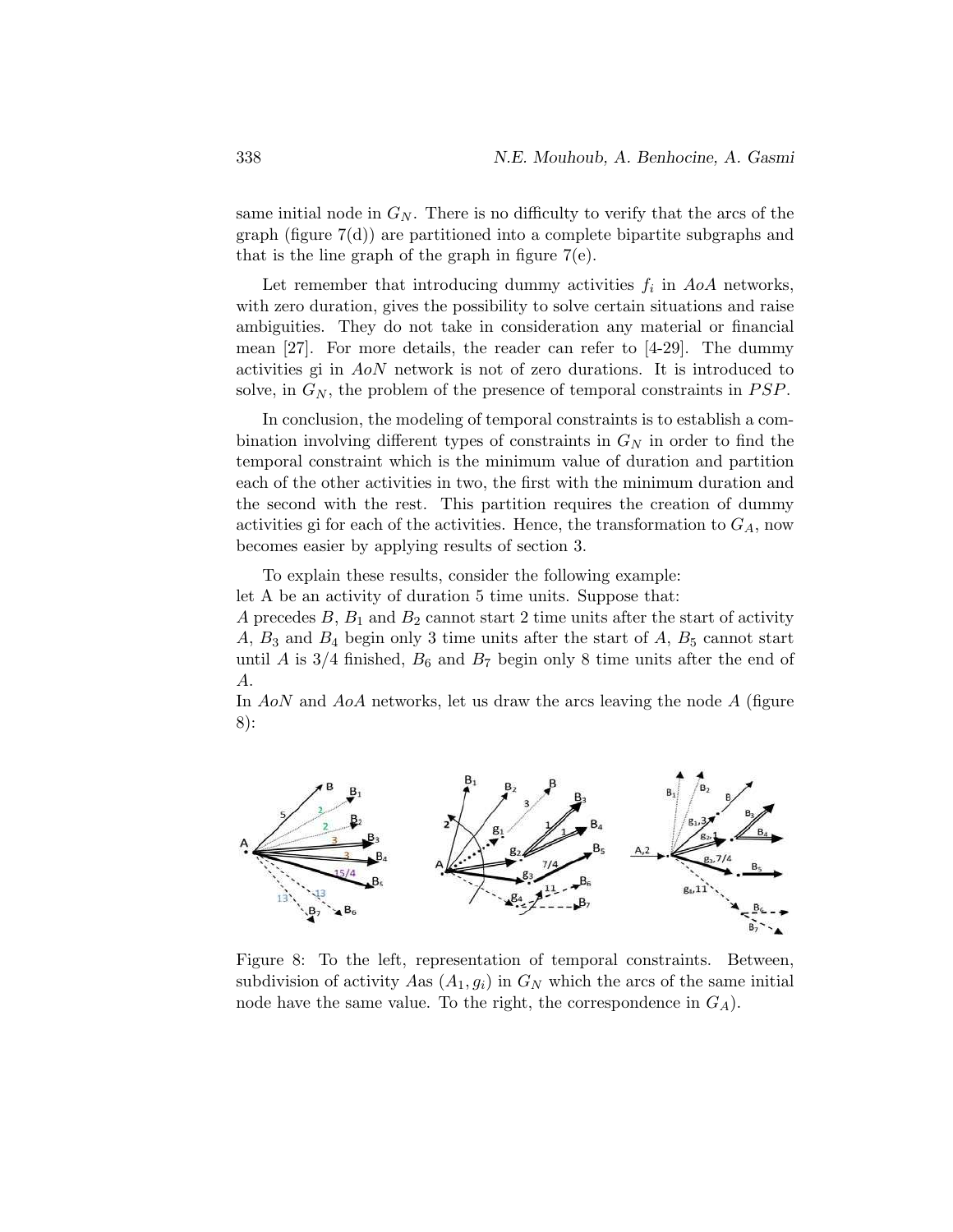#### 4.3 Constructing and generating PERT network

Now, combining the results obtained in previous section with those in Section 4, we can construct an AoA network  $G_A$  from the AoN network  $G_N$ containing or not temporal constraints as follows:

- Dispose of all, temporal constraints modeled in Fig.7(a).
- Remove the  $Z'$  bares, the  $'\Delta'$  bases and make the transformation according to results of Sections 3 and 4.
- Create a new schedule table  $T'$  from the initial one  $T$  by adding all activities  $f_i$  and gi with their predecessors that are created in  $G_N$ .

These ideas will be explained in detail in the algorithm(section 6).

**Lemma 1.** The number of dummy activities  $f_i$  with 0 durations in  $G_A$  is equal to the number of  $Z'$  bares and  $'\triangle'$  bases in  $G_N$ .

**Lemma 2.** If  $(i, j) \in E(G_N)$  is neither a temporal constraint, nor a bare of 'Z' nor a base of ' $\triangle'$ , then  $T(G_A, i) = T(G_A, j)$ .

*Proof.* By applying the theorem of Shah [31],  $G_N$  can be partitioned into mutually arc-disjoint complete bipartite subgraphs  $Li, G_N \cong G_A$  then  $T(G_A, i) = T(G_A, j)$  and  $G_A$  satisfies schedule table T.  $\Box$ 

**Lemma 3.** If  $(i, j) \in E(G_N)$  is a temporal constraint then  $T(G_A, i) \neq j$  $T(G_A, j).$ 

*Proof.* It's clear that  $\Gamma^-(G, j_l)l = 1, 2, ...k$  in T' table is the same in table  $T$  (see figure 9)



Figure 9: Temporal constraint in  $G_N$ , activity A is subdivided as  $(A, g_1)$  in  $G_N$  and correspondence in  $G_A$ 

The problem is when  $g_j$  appears in  $G_N$  and  $G_A$ . We know that,  $\Gamma^-(G_A, j) =$  $\Gamma^-(G_N, j) \bigcap gj$ ,  $\Gamma^-(G_A, gj) = A$ , so  $\Gamma^-(G_A, j) \subseteq \Gamma^-(G_N, j)$  then the activity j satisfies schedule table T. $\Box$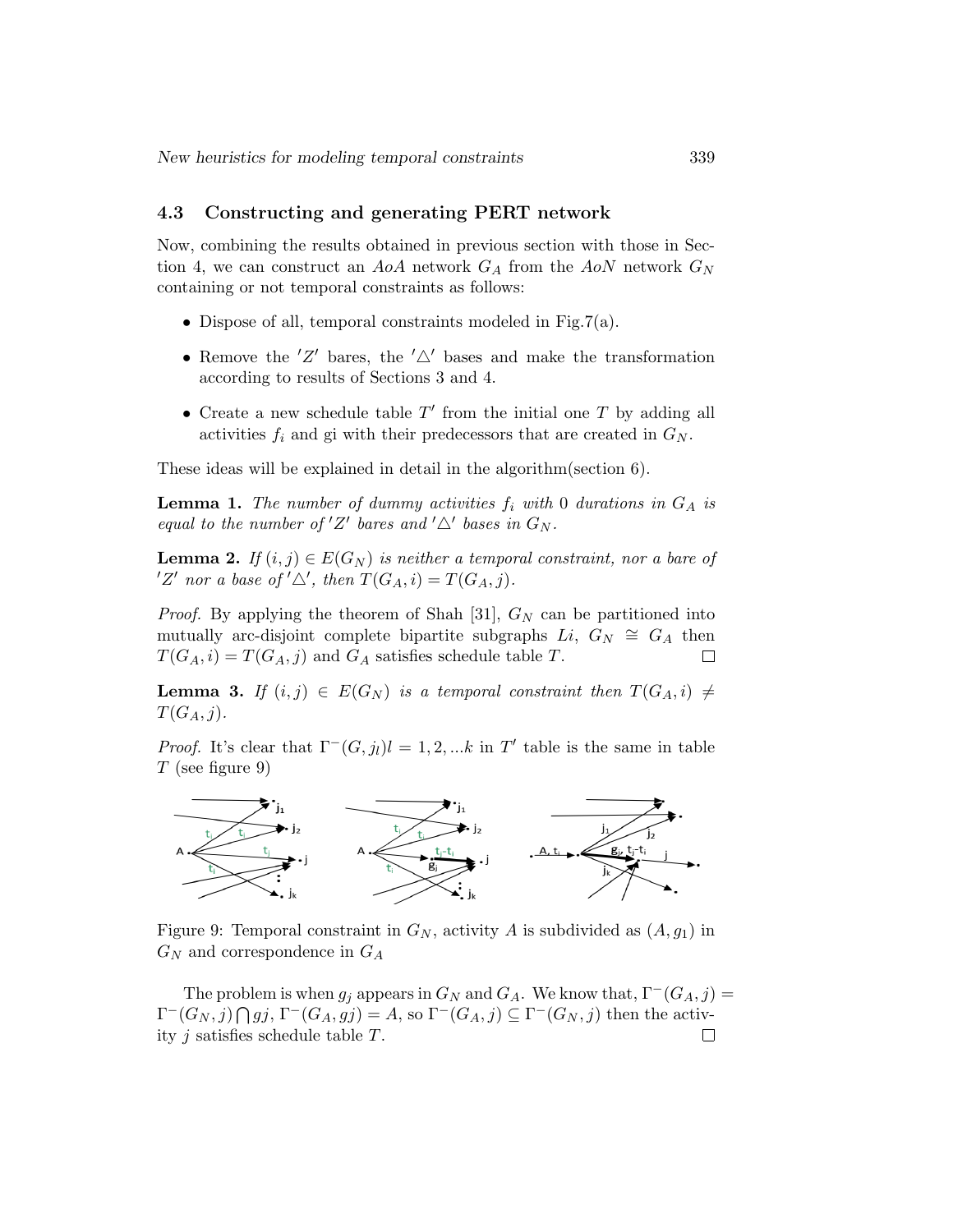**Lemma 4.** If  $(i, j) \in E(G_N)$  is a bare of 'Z' or a base of ' $\triangle'$ , then  $T(G, i) \neq$  $T(G, j)$  in  $G_A$  and satisfies schedule table T.

*Proof.* If  $T(G, i) = I(G, j)$  in  $G_A$  with schedule table, then

 $-\forall p \in \Gamma^-(G_N, j), \forall q \in \Gamma^+(G_N, i), (p, q) \in E(G_N)$ , so  $(i, j) \in E(G_N)$  is neither a bare of 'Z' nor a base of ' $\triangle'$ , a contradiction.  $\cdot$   $(i, j) \in E(G_N)$  is a bare of  $Z'$  or a base of  $'\triangle'$  (see Fig. 4.), then

in  $T: \Gamma^{-}(G_N, j) = a, i$ ,

in  $T'$ :  $\Gamma^-(G_N, j) = a, f$ ,

f is the unique predecessor of j in  $G_N$ , then  $\Gamma^-(j) = f$ , but  $\Gamma^-(f) =$ *i*,then  $(i) \in \Gamma^{-}(G_N, j)$ . By applying the theorem of Shah et al. [31],  $G_N$ can be partitioned into complete bipartites, and since  $G_A \cong G_N$ , then  $G_A$ satisfies schedule table  $T'$ .  $\Box$ 

**Corollary 1.** Corollary The AoA network  $(G_A)$  constructed from the AoN network  $(G_N)$  containing temporal constraints satisfies the initial schedule tables  $T'$  and  $T$ .

### 5 Constructing the minimal PERT Network

Due to their importance, PERT networks have been drawing many research trials to generate AoA networks with minimal number of dummy arcs: Hayes [19] gave a set of approaches to construct an PERT network but does not produce the minimal AoA network. He observed that the number of dummy arcs and nodes in the AoA network cannot be minimised simultaneously. Dimsdale [9] gave an algorithm for generating a minimal AoA network. Fisher et al. [16] proved that Dimsdale's algorithm is false and gave a novel and exact one but with no proof. Cantor and Dimsdale [3] gave, with proofs, an exact algorithm which minimizes the number of vertices in a polynomial time. According to Sterboul and Wertheimer [34], this algorithm seeks rather to minimize the number of vertices and leads to unnecessary long calculations. Krishnamoorty and Deon [22] explained that searching the PERT network with the minimum number of dummy arcs is NP-hard. [20,15], [8,25] proposed PERT network-generating methods but they did not consider the redundancy and other problems brought up by dummy arcs, and therefore, are considerably impaired. Elmaghraby and Herroelen [11] developed a complexity index as a measurement tool for the complexity in activity networks. Kamburowski et al. [19,20] proposed a method that generates minimal complexity-index PERT networks. [4, 28] proposed algorithms of passage from the AoN network to an AoA network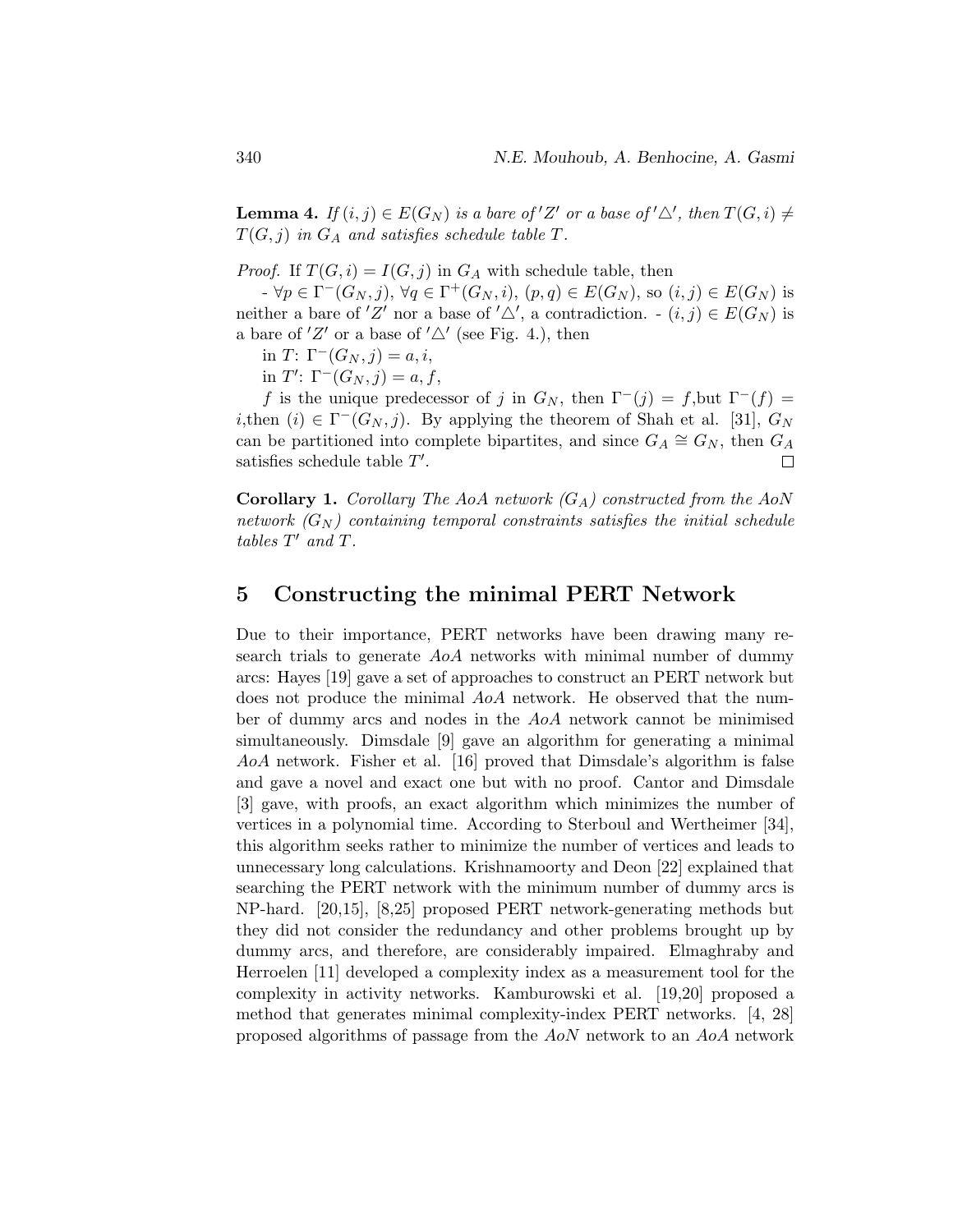regardless the minimisation of the number of dummy arcs. In previous work [28], we presented an algorithm that builds the minimal PERT graph in terms of dummy activities but two steps are not accurate (the rules 3 and 4 precisely). In this paper we present a new algorithm with the necessary corrections.

#### 5.1 Actions

Let  $G_A$  the PERT network obtained in section 4 without temporal constraints.  $f_1, f_2, f_p$  denote the p dummy activities in  $G_A$ . It is necessary to represent each real activity i by a black arc,  $i = 0, \ldots, n + 1$  (with activities  $\alpha, \omega$  and  $g_i, i = 1, 2, \ldots, k$  and each dummy activity by a red arc, this first PERT network  $G_A$  satisfies the precedence constraints. The following actions allow us to construct from  $G_A$ , a new  $G_A$  which is the PERT network having the minimum number of dummy activities and satisfying the schedule table by a decreasing number of arcs and vertices.

1. In  $G_A$ , contract the terminals of the real activities (black arcs) having the same successors into one vertex (see figure 10).



Figure 10: The real arcs having the same successors contracted in a single vertex in  $G_A$ 

2. In  $G_A$ , contract the initials of the real activities (black arcs) having the same predecessors into one vertex (see Fig. 11).



Figure 11: The real arcs having the same predecessors contracted in a single vertex in  $G_A$ 

3. In  $G_A$ , contract the initial vertex  $(I(f_i))$  and the terminal vertex  $(T(f_j))$  into one vertex if  $d^-(T(f_i)) = +1$ , with: there is no real arc incident into T(fj)) and there is no real arc incident out of  $I(f_i)$  (see figure 12).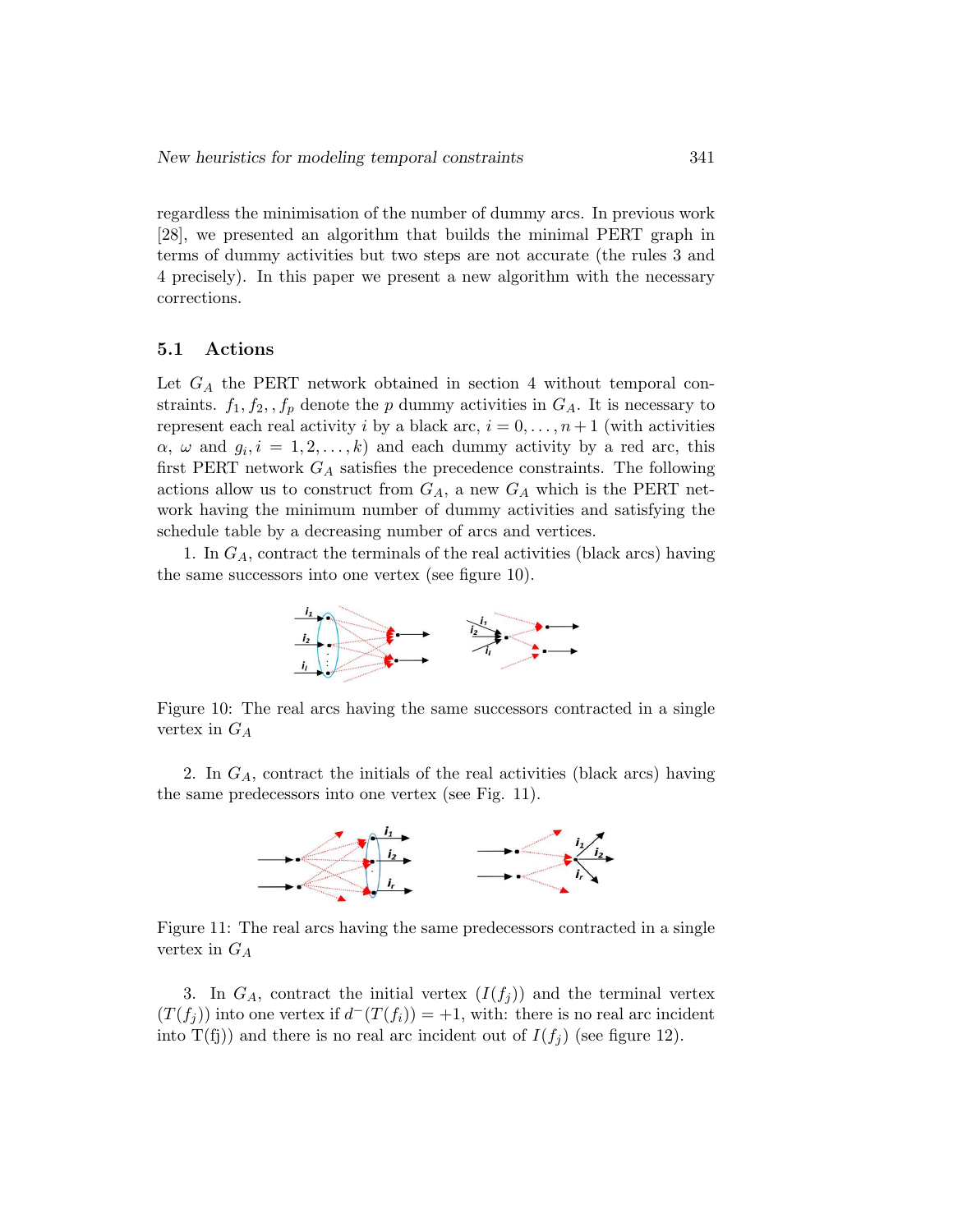

Figure 12: The dummy arc  $f_j$  with  $d^-(T(f_i)) = +1$ , contraction of the vertices  $I(f_j)$  and  $T(f_j)$  into one vertex in  $G_A$ 

4. In  $G_A$ , contract the initial vertex  $(I(f_i))$  and the terminal vertex  $(I(f_j))$  into one vertex if  $d^+(I(f_j)) = +1$ , with: there is no real arc incident into  $T(f_i)$  and there is no real arc incident out of  $I(f_i)$  (see figure 13). Remove the resulting red loop and repeat this contraction as many times as possible.



Figure 13: To the left, representation of temporal constraints. Between, subdivision of activity Aas  $(A_1, g_i)$  in  $G_N$  which the arcs of the same initial node have the same value. To the right, the correspondence in  $G_A$ ).

5. In  $G_A$ , if the vertices of which all their successors are included in the set of successors of another vertex, then add to  $G_A$  a red arc  $(T(G_A, i),$  $T(G_A, j)$  and remove transitive red arcs with initial vertex  $T(G_A, i)$ . Now, apply this rule to vertices in  $\Gamma^+(G_A, T(G_A, j))$  as many times as possible.

6. In  $G_A$ , if the vertices of which all their predecessors are included in the set of predecessors of another vertex, then add in  $G_A$  a red arc  $(I(G_A, j), I(G_A, i))$  and remove transitive red arcs with terminal vertex  $(G_A, i)$ . Now, apply this rule to vertices in  $\Gamma^-(G_A, I(G_A, j))$  as many times as possible.

7. Now apply again, in  $G_A$ , if possible, the actions 3 and 4 as many times as possible to obtain a PERT network  $G_A$  with minimum number of dummy arcs. 8. If  $(A, B)$  is a maximal red bipartite partial subgraph of  $G_A$ with  $|A| = 2$ ,  $|B| = 2$  and  $|A| + |B| = 6$ , then delete all its arcs and add a red vertex sf and the red star  $(A, sf, B)$ . For more details of the actions 5, 6 and 7, the reader can refer to [28].

## 6 Algorithm

The four steps are applied in a sequential order and the backtracking is unauthorized except if it is mentioned in the step.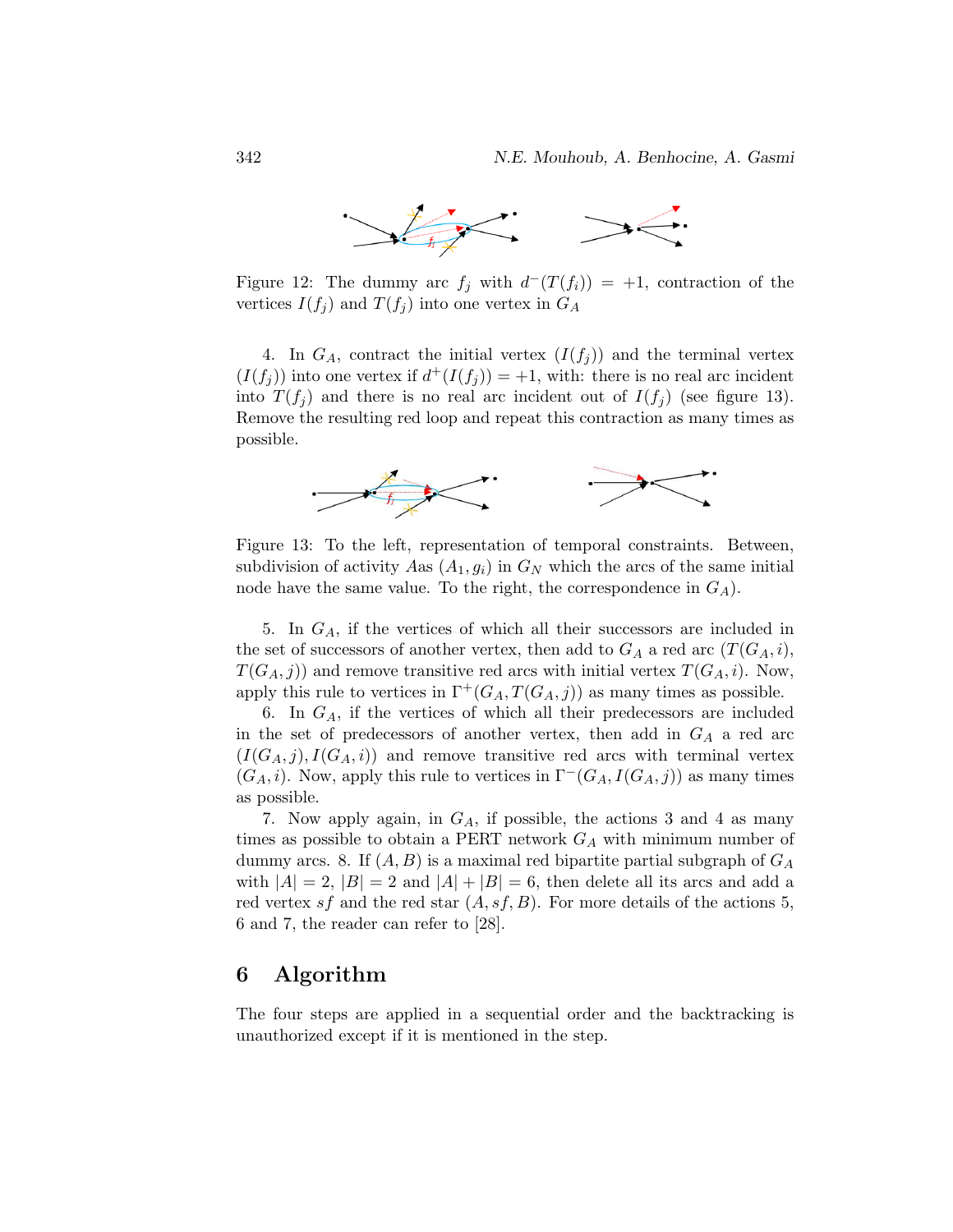# BEGIN

STEP 1 : For every node  $v_i(i = 1, 2, \ldots, n)$  do if  $G_N$  contains 2 vertices  $v_j, v_k \in \Gamma + (v_i)$  and  $t(v_j, v_j) \neq t(v_j, v_k)$  then One pose  $t_{min} = min[t(v_i)]$   $(i = 1, 2, ..., n)$ For every vertex  $v_j \in \Gamma + (v_i)$  do if  $t(v_j, s_j) > t_{min}$  then - create dummy node  $g_j$  in  $G_N$ - replace the bare  $(v_i, v_i)$  in  $G_N$  by  $(v_i, g_i)$  and  $(g_i, v_i)$ with  $t(g_i, v_j) = t(v_i, v_i) - t_{min}$  and  $t(v_i, g_j) = t_{min}$ STEP 2: if  $G_N$  contains 'Z' configurations then Identify the  $Z_i$  (i = 1, 2, , m)

For every bipartite containing one or more bares of 'Z' do

- Create dummy nodes corresponding to the number of bipartites.
- Regroup the bars having the same initial or the same terminal extremity to the same complete bipartite
- Replace the bare  $(b_i, c_i)$  of  $Z_i$  in  $G_N$  by  $(b_i, f_i)$  and  $(f_i, c_i)$
- Create a new schedule table  $T'$  from the initial one  $T$  by adding all activities  $f_i$  and  $g_i$  with their predecessors that are created in  $G_N$ .

#### STEP 3

- Identify again the bipartite in  $G_N$
- Represent every bipartite  $B_i$  in  $G_N$  by a node  $B_i$  in  $G_A$ .
- Represent every arc such that: an arc is drawn between two nodes  $B_i$ and  $B_j$  in  $G_A$  iff the two bipartite  $B_i$  and  $B_j$  in  $G_N$  are such that and  $Y_i \bigcap Y_j = \emptyset.$
- STEP 4
	- 1. Contract the terminals of the real activities (black arcs) having the same successors into one vertex. Remove multiple red arcs and repeat this contraction as many times as possible.
	- 2. Contract the initials of the real activities (black arcs) having the same predecessors into one vertex. Remove multiple red arcs and repeat this contraction as many times as possible.
	- 3. Contract the initial vertex  $(I(f_i))$  and the terminal vertex  $(T(f_i))$ into one vertex if  $d^-(T(f_i)) = +1$ , with: there is no real arc incident into  $T(f_i)$  and there is no real arc incident out of  $I(f_i)$ . Remove the resulting red loop and repeat this contraction as many times as possible.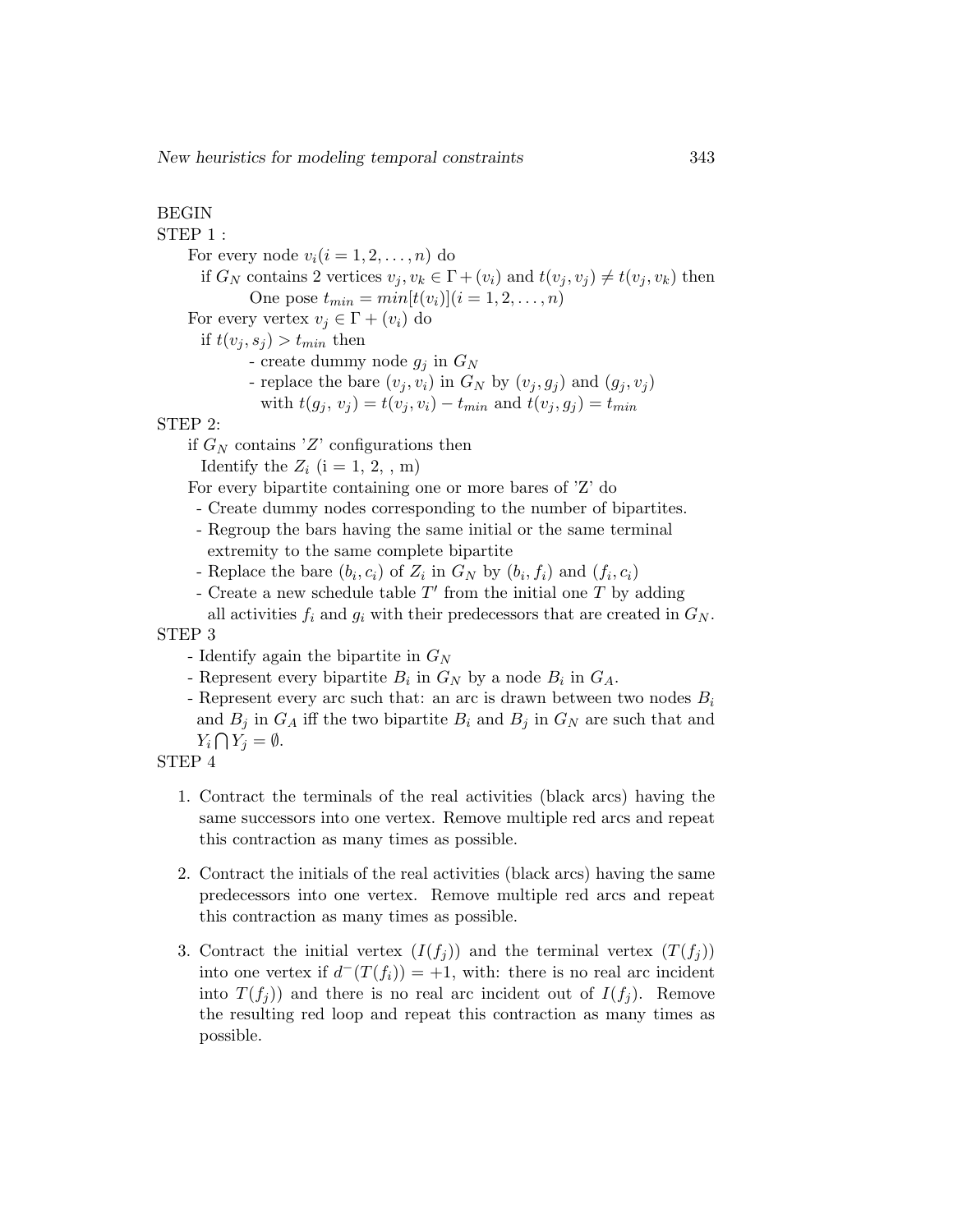- 4. contract the initial vertex  $(I(f_i))$  and the terminal vertex  $(T(f_i))$  into one vertex if  $d^+(I(f_j)) = +1$ , with: there is no real arc incident into  $T(f_i)$  and there is no real arc incident out of  $I(f_j)$ . Remove the resulting red loop and repeat this contraction as many times as possible.
- 5. If  $i, j \in V(G_N)$  with  $\Gamma^+(G_N, j) \subset \Gamma^+(G_N, i)$ , then add to  $G_A$  a red arc  $(T(G_A, i), T(G_A, j))$  and remove transitive red arcs with initial vertex  $T(G_A, i)$ . Apply this action to vertices in  $\Gamma^+(G_A, T(G_A, i))$  as many times as possible.
- 6. If i,  $j \in V(G_N)$  with  $\Gamma^-(G_N, j) \subset \Gamma^-(G_N, i)$ , then add in  $G_A$  a red arc  $(I(G_A, i), I(G_A, j))$  and remove transitive red arcs with terminal vertex  $T(G_A, i)$ . Apply this action to vertices in  $\Gamma^-(G_A, T(G_A, i))$  as many times as possible.
- 7. Apply again, in  $G_A$ , if possible, the actions 3 and 4 as many times as possible.
- 8. If  $(A, B)$  is a maximal red bipartite partial subgraph of  $G_A$  with  $|A|$ 2,  $|B| > 2$  and  $|A| + |B| \ge 6$ , then delete all its arcs and add a red vertex sf and the red star  $(A, sf, B)$

#### END

#### 6.1 Example

| Activity | Description           | Duration Predecessor Activity |
|----------|-----------------------|-------------------------------|
| $\alpha$ | Beginning of project  |                               |
|          | Excavate              | $\alpha$                      |
|          | Lay the foundation    | $\alpha$                      |
|          | Put up the rough wall | $\alpha$                      |
|          | Put up the roof       |                               |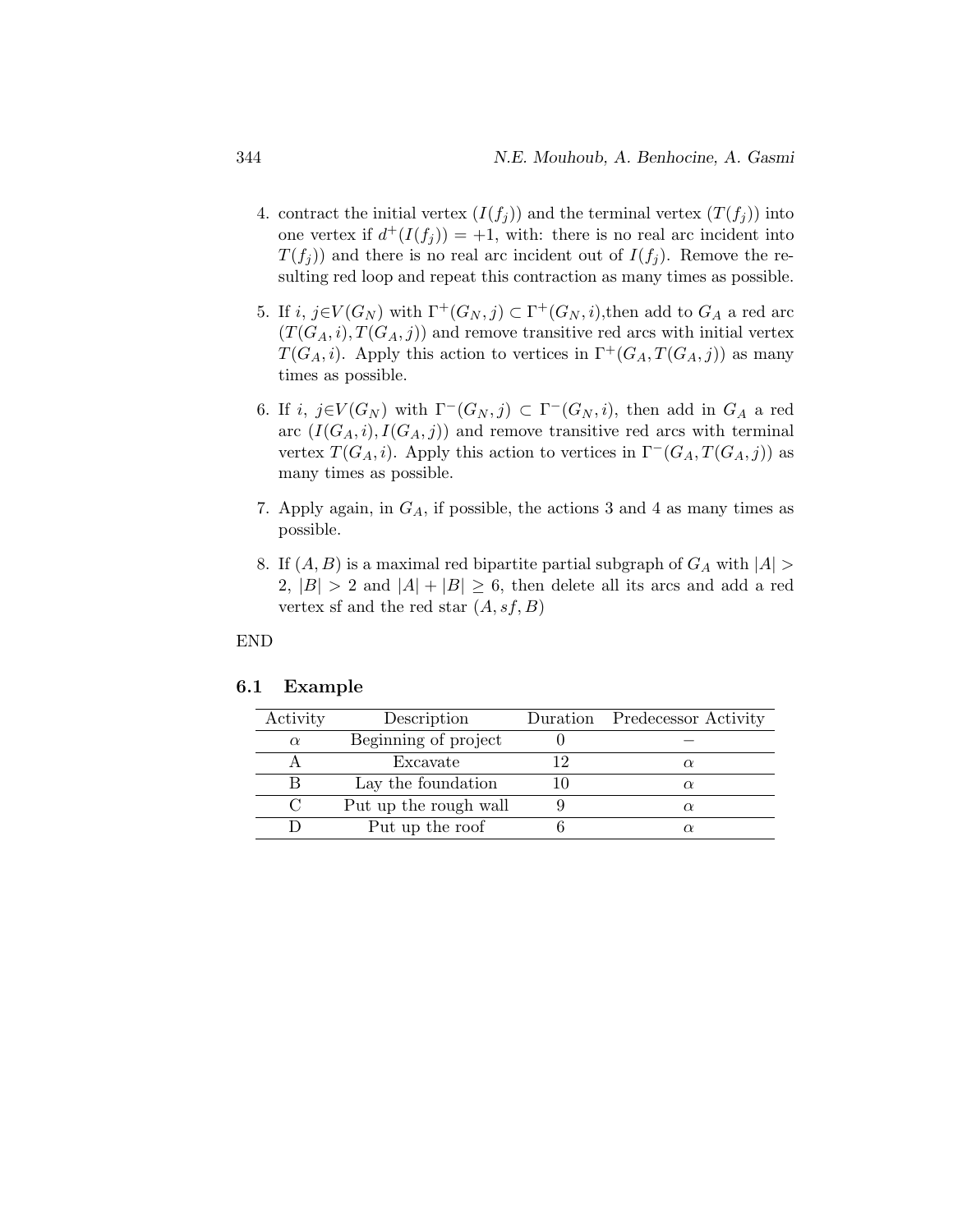| E           | Install the exterior plumbing                      | 5                |          |
|-------------|----------------------------------------------------|------------------|----------|
| $\mathbf F$ | Install the interior plumbing                      | 4                | A, B, C  |
| $\rm G$     | Put up the exterior siding                         | 3                | B, C, D  |
| Η           | Do the exterior painting                           | 6                | A, E     |
| $\mathbf I$ | Do the electrical work                             | 8                | E, F     |
| $\mathbf J$ | Put up the wallboard                               | 2                | E, F, G  |
| $\rm K$     | Install the flooring                               | 7                | G        |
| L           | Install windows                                    | 7                | H        |
| M           | Install the doors                                  | 12               | H, I     |
| N           | Do the interior painting                           | 9                | J, K     |
| $\Omega$    | Install the exterior fixtures                      | 11               | L, M     |
| P           | Install the interior fixtures                      | 13               | M, N     |
| $\omega$    | End of project                                     | $\left( \right)$ | O, P     |
|             | Table: Activity list for the Reliable Construction | Co.              | project. |

To illustrate what we taking into account temporal constraints, we consider the following example [35]: The manager of a project will need to arrange for a number of crews to perform the various construction activities at different times. Table 2 shows his list of the various activities. The third column provides important additional information for coordinating the scheduling of the crews.

Temporal constraints are: A starts 2 time units after the beginning of D. C can only start 7 time units after the beginning of the work. D can only start 3 time units after the beginning of the work. E starts 2 time units after the end of A and H starts 5 time units after the end of E. O begins when M is executed to  $3/4$  and P starts 4 time units after the end of N. K starts 3 time units after the end of G.

Constructing  $AoN$  network  $(G_N)$  from its schedule table (where all the immediate predecessors of each activity are listed) is a trivial task (see figure 14). The following figures ( Figure 15, Figure 16 et Figure 17) represent the successive reductions of dummy arcs in the PERT graph.

#### 6.2 Discussion

The algorithm finishes since the loop is carried out only when there is  $Z'$ configuration and the number of  $Z'$  in  $G_N$  is known in advance and finite. The rest of the algorithm is a succession of simple instructions. The complexity of the algorithm is therefore polynomial.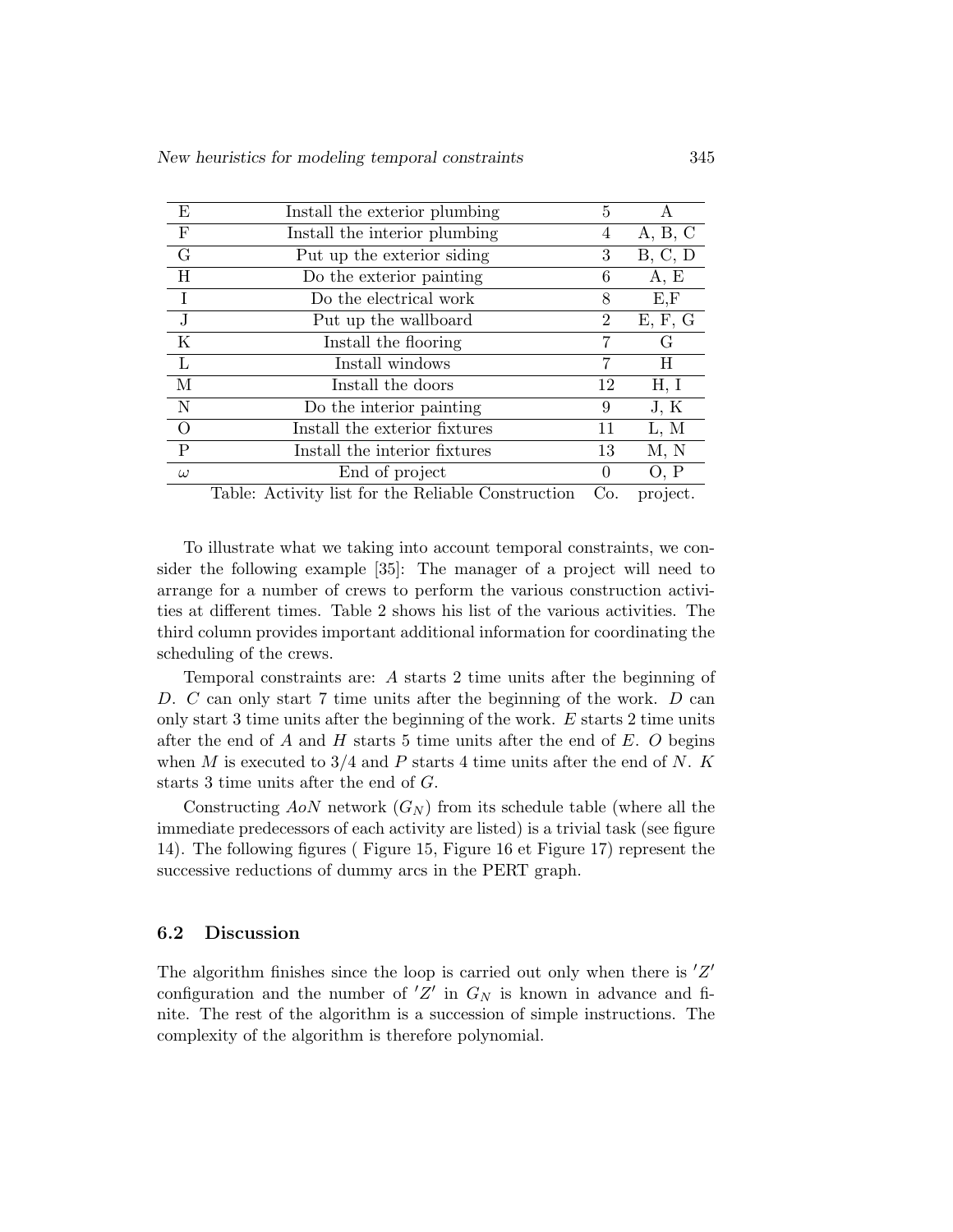

Figure 14: To the left,  $G_N$  graph from the schedule table (Table 2.). Edges in bold represent temporal constraints. To the right,  $G_N$  network whose edges have the same initial vertex have the same value. The dummy activities from temporal constraints  $g_i$ : activities  $\alpha$ ,  $A$ ,  $G$ ,  $H$ ,  $M$ ,  $N$  are divided in two activities. "Z" bares and  $'\triangle'$  base are in bold.



Figure 15:  $G_N$  network without "Z" configuration and whose vertices are reorganized into levels. We can verify that the edges can be partitioned into complete bipartite.



Figure 16: To the left,  $G_A$  network of Table 1. The 15 dummy activities  $f_i$ have zero duration. To the right  $G_A$  network with 13 dummy activities by applying action 1 and 2.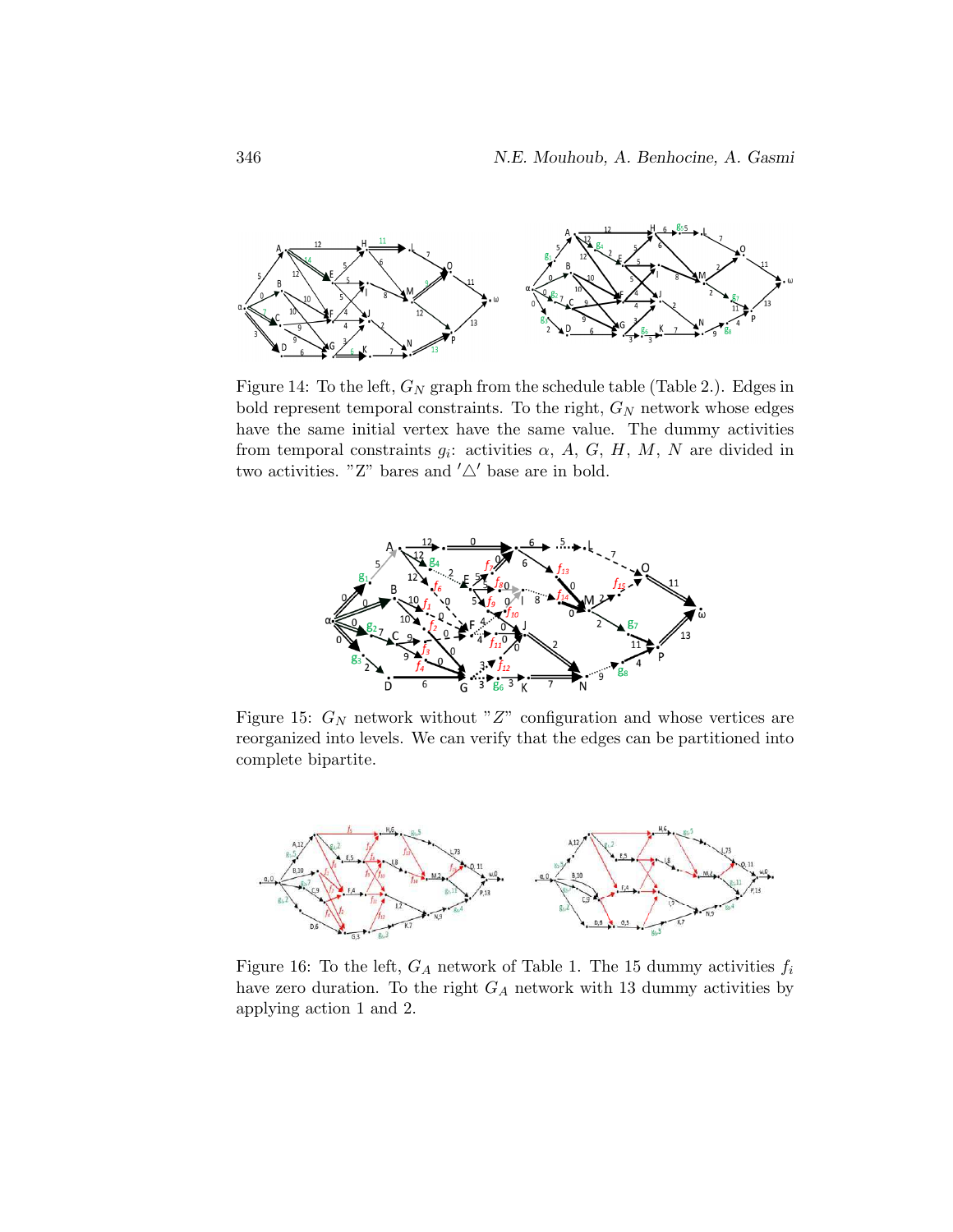

Figure 17: To the left,  $G_A$  network with 12 dummy activities by applying action 3 and 4. To the right,  $G_A$  network with 11 dummy activities by applying action 5



Figure 18:  $G_A$  network with 10 dummy activities by applying action 3 and 4. the constructed PERT graph satisfies the constraints of the table 2. The durations of the activities are not mentioned

# 7 Conclusion

This paper presents a new approaches for constructing PERT networks with temporal constraints and having the minimum number of dummy arcs. Indeed, by applying the four steps in sequential order, the algorithm models temporal constraints by graphs and introduces them in  $PSP$ . We have applied this model to a very useful problem for practitioners of project management. That is the shift of the AoN network (easy to draw but difficult in operation), to the AoA network (difficult to draw but widely used among practitioners) while including temporal constraints and using some results of line graphs of graphs. Our work is crowned by a polynomial complexity. the resolution of *PSP* becomes easier thus the calculation of earliest start and finish times, latest start and finish times, the critical path, free margins, etc. Our new approach is very simple to be applied. It gives a minimal PERT graph by applying eight actions with the total respect of the constraints in schedule table in a very short time. The techniques used in the rules of the algorithm can be exploited in other fields as in the project scheduling with resources constraints  $(RCPSP)$  and for solving Temporal Constraint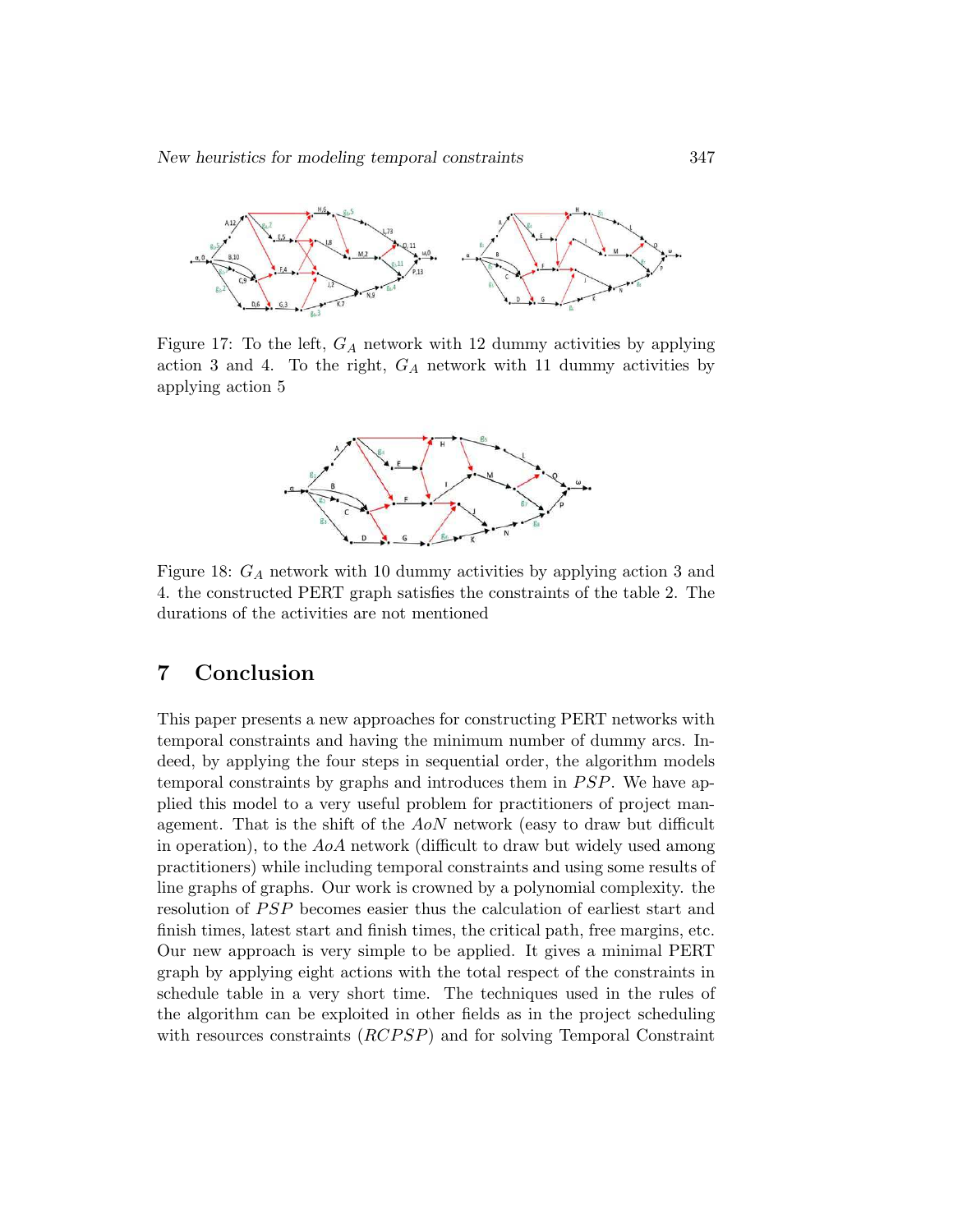Satisfaction Problem  $(TCSP)$  in real time and in a dynamic environment.

### References

- [1] J.F. Allen. Towards a general theory of action and time. Artif. Intell. 23( 2):123-154, 1984.
- [2] A. Benhocine, J.L Fouquet. Pancyclic and panconnected line graphs. J. Graph Theory 11(3):385-398, 1987.
- [3] D.G. Cantor, B. Dimsdale. On direction-preserving maps of graphs. J. Comb. Theor. (6):165-176, 1969.
- [4] Y. Cohen, A. Sadeh. A new approach for constructing and generating AOA networks. J. Eng. Comp and Arch. 1 (1):1-13, 2007.
- [5] T.L Dean, T. L. Mc Dermott. Temporal data base management. Artif. Intell. 32:1-55, 1987.
- [6] R. Dechter, J.Pearl. Tree clustering for constraint networks. J. Artif.Intell. 38(3):353-366, 1989.
- [7] R. Dechter. Temporal constraint networks. Artificial intelligence Journal 49:61-95., 1991.
- [8] E. Demeulmeester, B. Dodin , W. Herroelen. A random activity network generator. Oper. Res. 41(5):972-980, 1993.
- [9] B. Dimsdale. Construction of minimal project networks. I.B.M. Syst. J. 2:24-36, 1963.
- [10] T. Drakengren, P. Towards a Complete Classification of Tractability in Allen's Algebra. IJCAI 7(1):211-221, 1997.
- [11] S.E. Elmaghraby, W.S. Herroelen. On measurement of complexity in activity networks. Eur. J. Oper. Res. 5:223-234, 1980.
- [12] J. Gashnig. Performance measurement and analysis of certain search algorithms. Tech. Rept. Carnegie-Mellon University, Pittsburg, CMU-CS-79-124, 1979.
- [13] L. Gross , J. Yellen. Graph Theory and Its Applications. CRC Press, USA, 2006.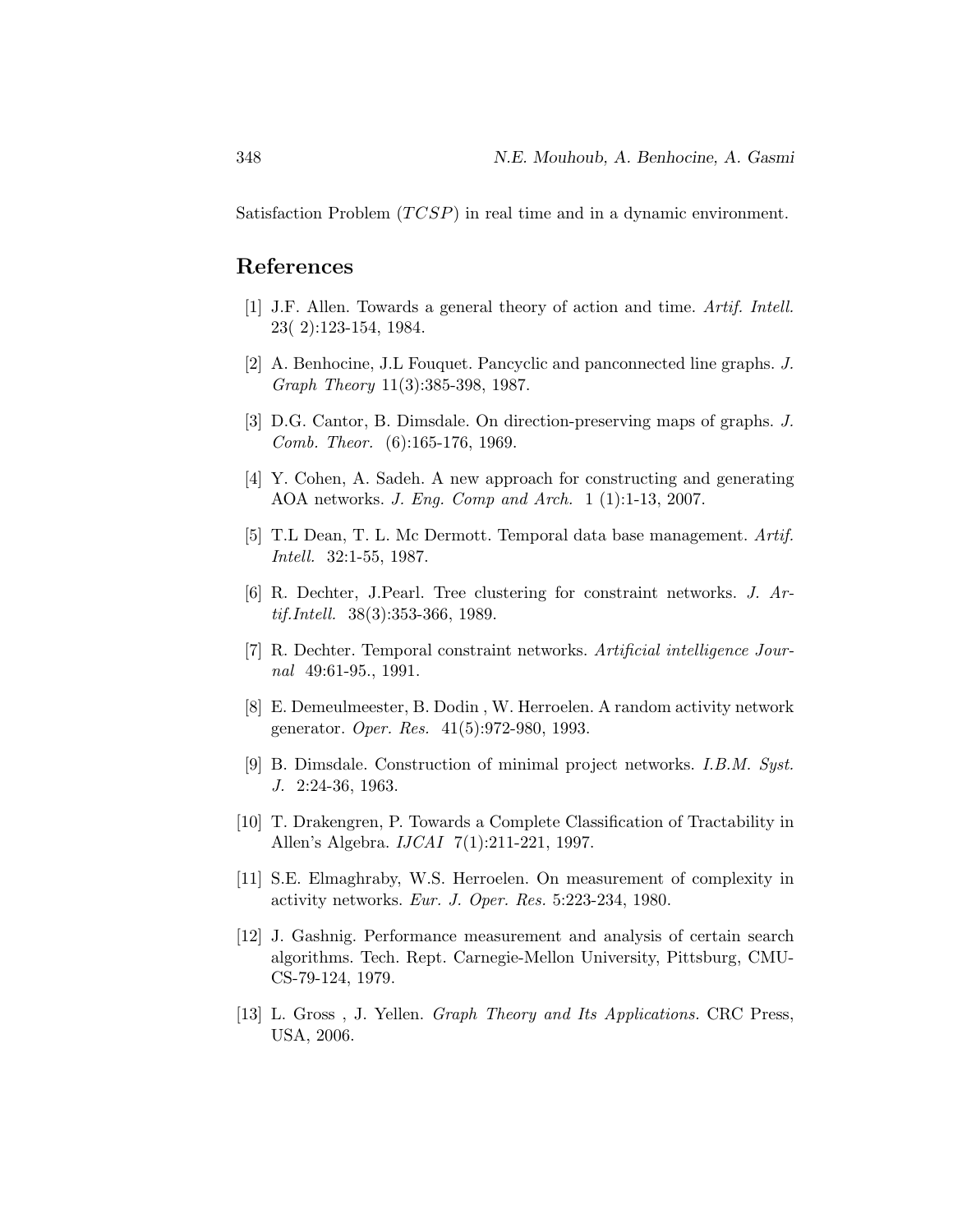- [14] R. L. Hemminger, L. W. Beineke . Line graphs and line digraphs in Selected topics in graph theory 270-304, 1983.
- [15] G. Fink, J. Fourier. Operational Research and Networks. Wiley-ISTE, 2008.
- [16] A.C. Fisher, J.S. Liebman, G.L.Nemhauser Computer construction of project networks. Commun. A.C.M. 11(7):493497 , 1968.
- [17] E. C. Freuder. Synthesizing constraint expressions. Commun. A.C.M. 21(11):958-965, 1978.
- [18] S. Hanks, D.V. McDermott Default reasoning, nonmonotonic logics, and the frame problem. in Proceedings AAAI philadephia, 1986.
- [19] M. Hayes. The role of activity precedence relationships in nodeorientated networks, in: Project Planning by Network Analysis. North-Holland Publishing company, 1969.
- [20] W. Herroelen, R. Leus. Project scheduling under uncertainty: Survey and research potentials. European journal of operational research. 165(2):289-306, 2005.
- [21] J.E. Kelley Critical path planning and scheduling-Mathematical basis. Oper. Res. 9(3):296-320, 1961.
- [22] M.S. Krishnamoorty , N. Deon. Complexity of minimum-Dummy-Activities Problem in a Pert Network. Networks 9:189-194, 1979.
- [23] J. Malik, J.O.Inford. Reasoning in time and space. Proceedings IJCAI 83:343-345, 1983.
- [24] D.V. McDermott. A temporal logic for reasoning about process and plan. Cogn. Sci 6:101-155, 1983.
- [25] D.J. Michael, J.D. Kamburowski, M. Stallmann. On the minimum dummy-arc problem. Recherche Operationnelle RAIRO 27(2):153-158, 1996.
- [26] U. Montanari. Networks of constraints: fundamental properties and applications to picture processing. Inf. Sci 7:95-132, 1974.
- [27] N. E.Mouhoub , H. Belouadah, A. Boubetra. Algorithme de construction de graphe PERT partir d'un graphe des potentiels donn. Studia Univ. Babes Bolyai, Informatica51(2)3:40-348, 2006.